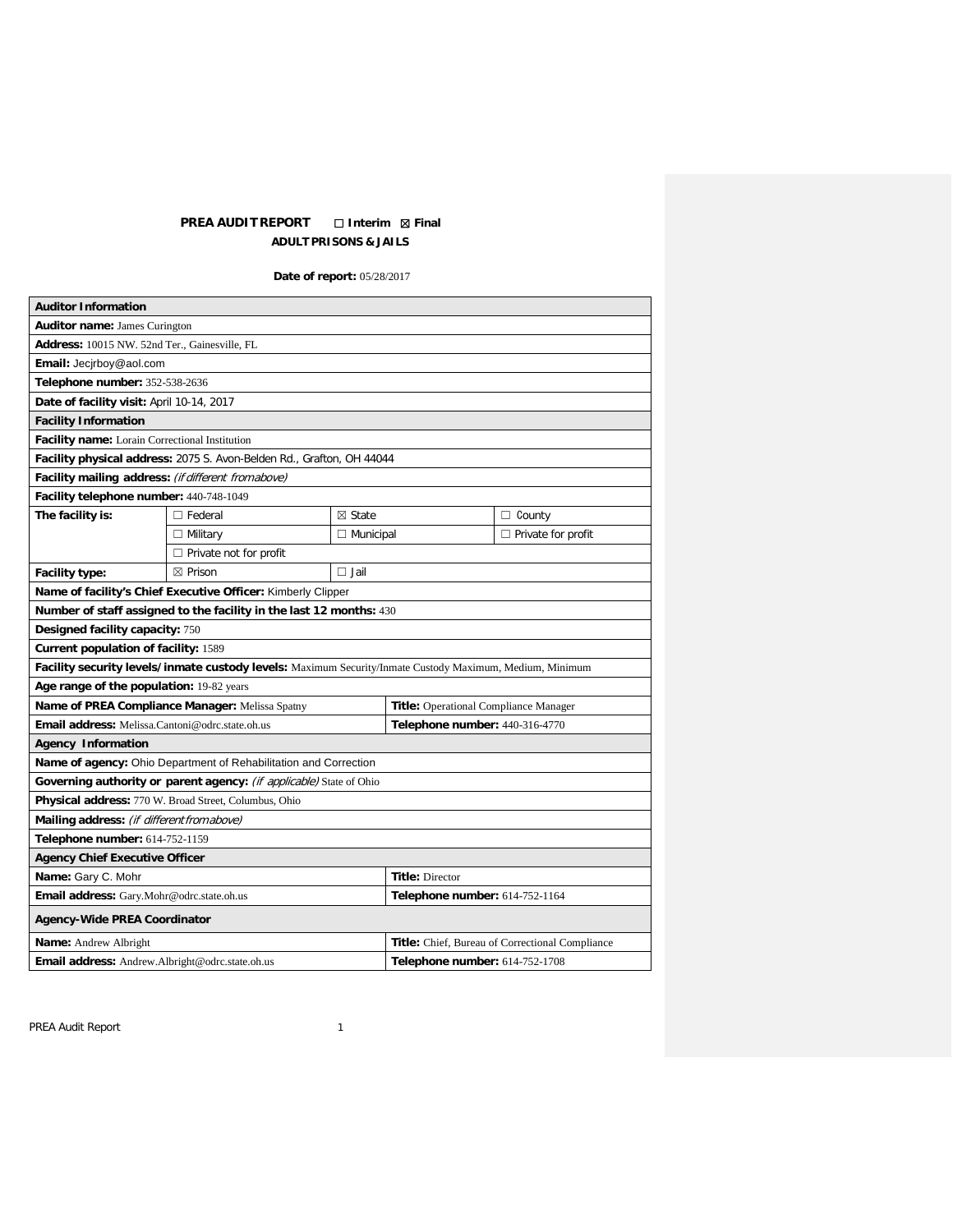### **AUDITFINDINGS**

### **NARRATIVE**

The Prison Rape Elimination Act (PREA) Audit for the Ohio Department of Rehabilitation and Correction (ODRC) of Lorain Correctional Institution (LORCI) was the second part of an American Correctional Association (ACA) Audit and a PREA Audit/site visit, the week of April 10-14, 2017 (ACA Audit April 10-12, the PREA audit 12-14, 2017). The audit process began with the notification and assignment of the certified PREA auditor, James Curington by the American Correctional Association, to both the ACA audit and the PREA Audit. This dual assignment, afforded the auditor a very positive opportunity to review the operations and performance of the institution during the ACA audit and to follow up with a review of operations, policy, procedures, and informal and formal interviews during the PREA Audit. Simply, a combination weeklong audit gives the auditor a greater oversight of the operations of the facility. This was the case for Lorain Correctional Institution.

This PREA Audit report dated May 28, 2017 is a final report by the auditor for the Lorain Correctional Institution of the Ohio Department of Rehabilitation and Correction, accomplished by the auditor under the training/direction given by the National Prison Rape Elimination Act (PREA), and the PREA Resource Center (PRC), Bureau of Justice Administration, Department of Justice.

The methodology of the PREA auditor, to develop this audit report, was to use a step-by-step process which includes the following:

1) scheduling through the American Correctional Association (ACA) with the Ohio Department of Rehabilitation and Correction (ODRC);

2) making contacts with the agency/facility, sending a Pre-Audit Report Form to the PRC, the posting of audit notices, and the sending of an agenda to the facility for the site visit;

3) obtaining information, documents, the facility Pre-Audit Questionnaire (PAQ), and other materials from the agency/facility and carefully reviewing such, prior to the on-site visit (information was supplied via a USB flash drive);

4) making an on-site visit to the community and the facility to be audited (on-site April 10-14, 2017);

5) making an assessment of compliance/noncompliance prior, during, and after the site visit with a follow-up review of documents, materials, and auditor notes;

6) completing an interim/final Auditor's Summary Report, through a triangulation of the a) the pre-audit steps, b) on-site visit/tour, and c) post-visit review of notes, materials and documents;

7) notifying and sending a copy of the Auditor's Summary Report to the agency/facility; and

8) sending a Post Audit Report Form with the final Auditor's Summary Report attached to the PRC.

The Prison Rape Elimination Act, it's 43 standards, and the evaluation instrument supplied by the PRC, was used to assess standards and complete the audit report. The evaluation instrument used by the auditor, is the PREA Audit Instrument, Adult Prisons and Jails, supplied by the PRC through its website to conduct an audit of the Lorraine Correctional Facility. The PREA Audit Instrument and its seven sections, A-G is detailed as follows: A) the Pre-Audit Questionnaire (PAQ, used throughout the report for documentation), B) the Auditor's Compliance Tool (used during the pre-audit review, the on-site visit and the summary review), C) Instructions for the PREA Audit Tour, D) the Interview Protocols, E) the Auditor's Summary Report, F) the Process Map, and G) the Checklist of Documentation. Again, this instrument was used as the basis for the auditor's assessment process and triangulation information, materials, notes, and etc. These documents were also used by the agency/facility to help prepare for the audit and assist the auditor in his review and assessment of compliance/noncompliance.

The auditor submitted a daily agenda (this agenda for Lorraine Correctional Facility was for the week of April 9-10, 2017.

Sunday, April 9

Evening dinner/introductions/meet and greet – facility staff and auditors for ACA and PREA audits Pre-Audit Meetings as appropriate

ACA audit and PREA audit, Dual Audit Discussion (ACA audit, Mon. – Wed., PREA audit, Wed. – Fri.)

Monday, Tuesday, and Wednesday morning, April 10, 11, and 12 – ACA Audit

The ACA Audit Process, including: Transportation; Entrance Interview; Facility Tour; Conditions of Confinement/Quality of Life; the Examination of Records; including, Litigation, Significant Incidents/Outcome Measures, Departmental Visits, Shifts; Status of Standards/Plans of Action; and ACA wrap up, including, the Compliance Tally and Exit discussion will be coordinated by the ACA Chairperson.

Wednesday continuation, April 12 – PREA Audit/PREA Agenda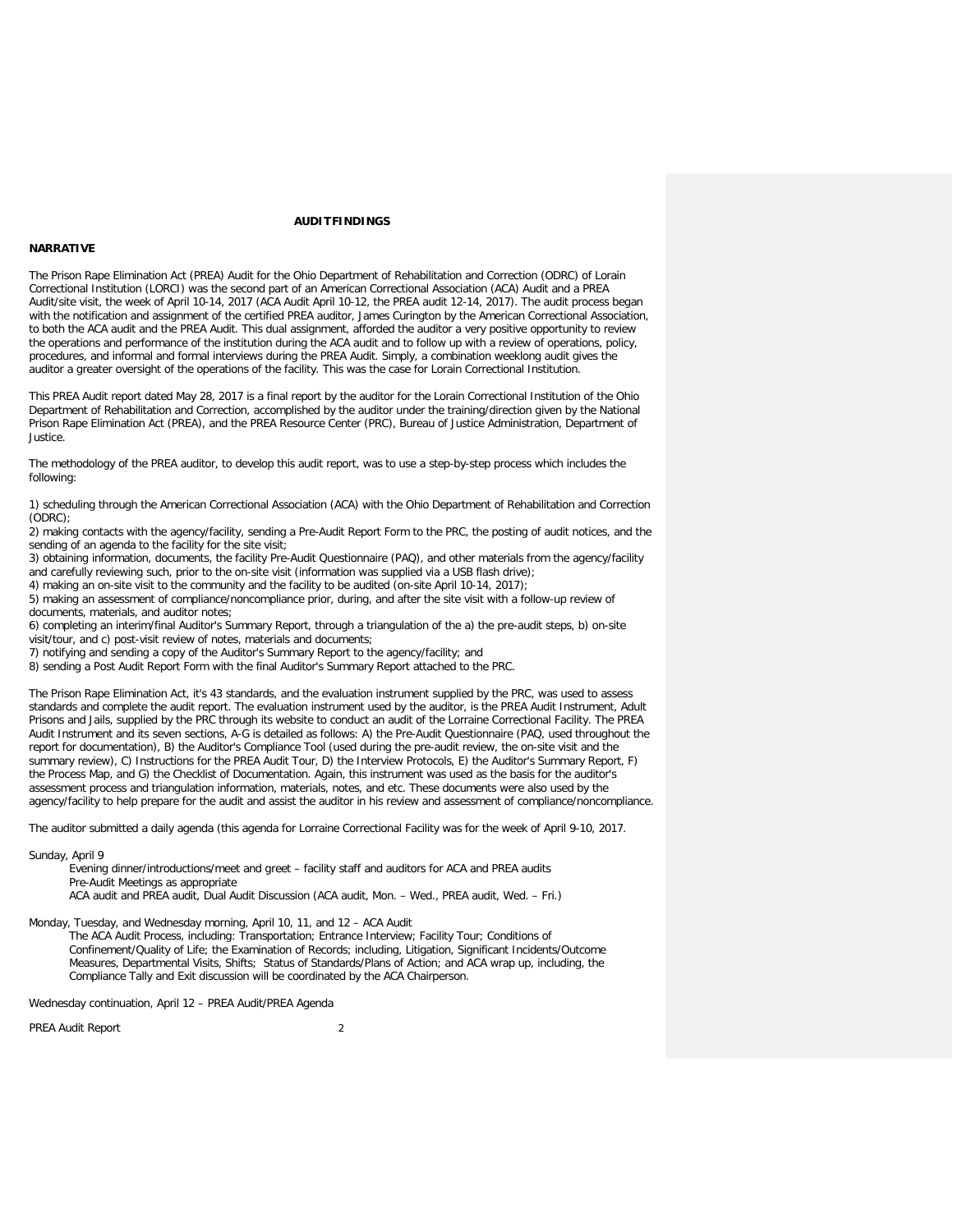12:00 noon - The PREA Auditor will discuss the Audit Instrument by PREA Resource Center including 1) the Pre-Audit Questionnaire, 2) Auditor Compliance Tool, 3) Instructions for the PREA Audit Tour, 4) Interview Protocols, 5) Auditor's Summary Report, 6) Process Map, and 7) Checklist of Documentation.

Attend Shift Briefings – Post Assignments – Afternoon, Evening

Schedule interviews with staff and inmates (facility staff assistance). This may be done on Monday or Tuesday.

Tour facility. Note: PREA "Instructions for PREA Audit Tour". Follow up as needed from ACA audit tour.

Review facility schematics - # of buildings, # of dorms, # of acres (inside, outside the compound) # of towers, fence (kind, height, length, security features, etc.)

Review Allegations (sexual abuse, harassment, retaliation: investigated-administrative, criminal indicted, prosecuted, referred; founded, unfounded, substantiated, unsubstantiated.

Interviews with staff and inmates. Note PREA "Interview Protocols" i) Agency Head, ii) Warden, iii) PREA Compliance Manager/Coordinator, iv) Specialized Staff, v) Random Staff, vi) Inmates. View/review Offender Orientation/Admission.

#### Thursday, April 13

8:00 a.m. Visit and revisit institutional operational areas. Review specialty program areas.

3:00 p.m. Review PREA standards for compliance/information.

Review Safety, Security, Healthcare – local hospital, EMS, sexual abuse crisis support, local mental health facility. Interviews with staff and inmates. Note: PREA "Interview Protocols" Make sure interviews include all staff "shifts". Make sure inmates from each housing unit are interviewed.

### Friday, April 14

Follow-up on PREA standards compliance and facility information needed and appropriate to the PREA Auditor's Summary Report. Begin "triangulation" of a) pre-audit, b) site visit/interviews, information and report. 9:00 a.m. Tour with Warden, Institutional PREA Compliance Manager, and Agency PREA Coordinator. 11:00 a.m. Review Auditor's Summary procedures (interim report/final report) with key staff.

12:00 noon Depart Trumbull Correctional Institution.

Agenda for the PREA site visit is flexible and tentative and can be modified in conjunction with the facility Warden, staff and inmates, and the Agency PREA staff.

The above methodology and the agenda were accomplished, making adjustments as necessary for visiting all areas of the facility, reviewing operations of the facility, and observing efforts for compliance with PREA. The agenda assisted with the scheduling of formal interviews of staff and inmates, specifically, there were 35 formal inmate interviews and numerous informal inmate interviews/discussions; there were 37 formal interviews with staff, including 23 specialized staff, and 14 random staff, as well as numerous informal staff discussions/visits. It is the auditor's assessment that there was a thorough, comprehensive, professional, PREA on-site visit and tour and, with the assistance from staff and inmates, there was significant insight into the operations of the Lorain Correctional Institution and the facility's efforts to prevent, detect, and respond to sexual abuse and sexual harassment in prison and to obtain PREA compliance by meeting PREA standards.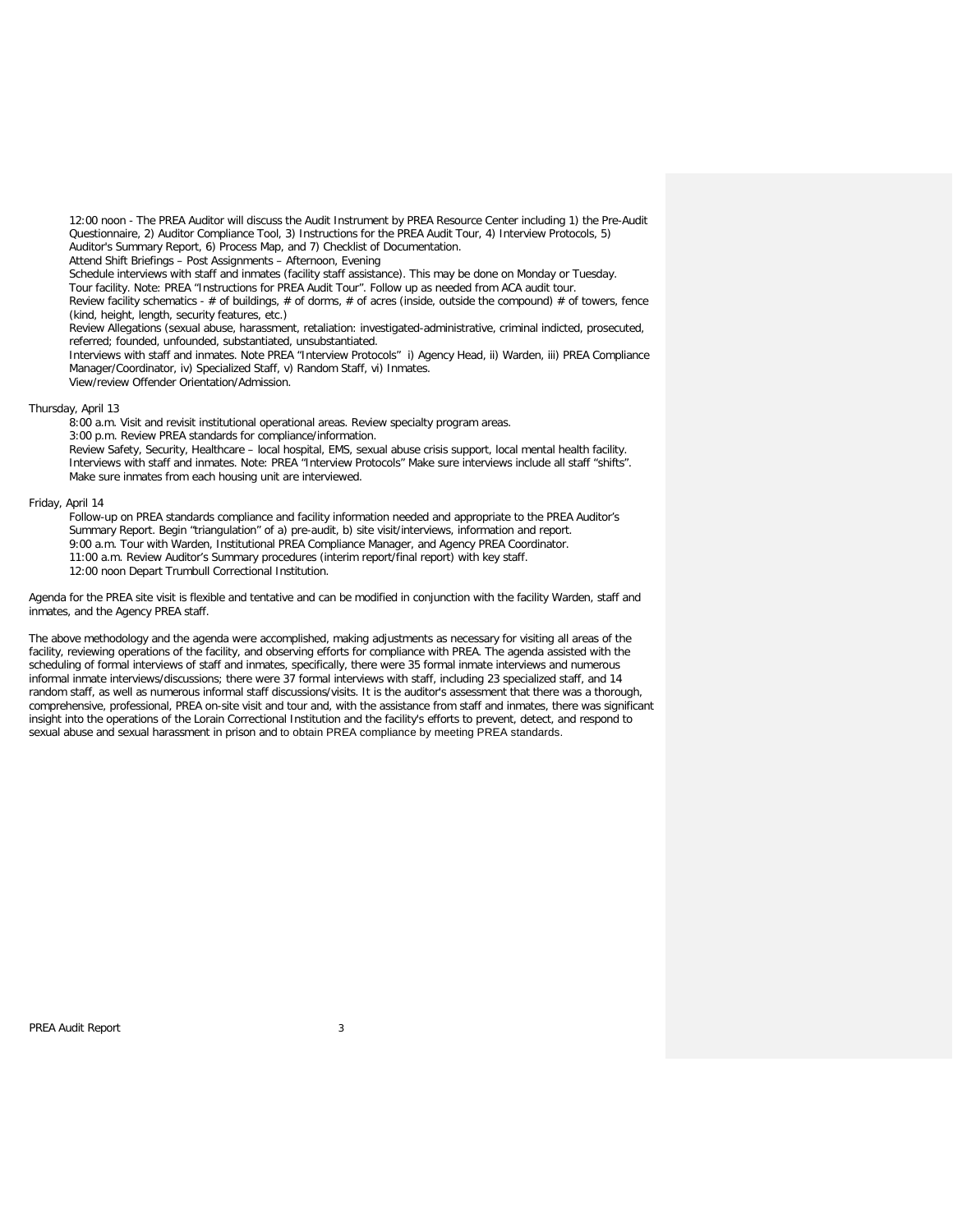### **DESCRIPTION OF FACILITY CHARACTERISTICS**

Lorain Correctional Institution is located in Northeast Ohio about 25 miles southwest of Cleveland in Lorain County at 2075 S. Avon-Belden Rd., Grafton, OH 44044. The facility was constructed in 1986-1990, the first inmates received in March 28, 1990. With an original capacity of 750 beds for adult male inmates, the institution has undergone subsequent construction and expansion and LORCI is now a large reception center with an average daily population of 1488 adult (ages 18 and over) male inmates in a campus style setting of 13 brick and concrete buildings on a 111 acre site. The inmate population is all housed on one compound which is surrounded by 14 foot high double fences with rolls of razor ribbon, security detection devices and patrolled by armed perimeter vehicles 24 hours a day, seven days a week (see picture overview, following).

The compound itself is 64 acres situated on 111 acres of state property in a farming area of heavily populated Northeast Ohio. The buildings of the compound consists of the following:

B 1, which is the entry building, and includes a visiting office, visiting reception and screening, Armory, and security services (outside the secure perimeter);

B 2, North and South which includes Warden's Office complex, Business Office complex, Personnel Office, Parole Board offices, Inmate Visitation, the security rollcall area, employee mailroom, security offices, and a restrictive housing Transitional Program Unit (TPU, with 76 beds).

B 3, with two housing pods for general reception population housing and a separate pod with mental health offices with crisis cells.

B 4, Reception. Initial intake, housing units and a general reception population unit; and classification and reception offices with Unit Management administration. Also, Recovery Services.

B 5, Receiving and Discharge, Medical Oversight and Mental Health Offices.

B 6, Food Service, Inmate Commissary, Quartermaster, Maintenance, Staff Training, Recreation, Library, School and Chapel B 7, B 8, B 9, B 10 (cadre workforce), all inmate housing on the south part of the compound.

B 11, Medical Building

Outside Warehouse

Vehicle Garage

Programs and services for the inmate population include: Recreation, Visitation, Library Services, Healthcare Services, Dental Services, Mental Health Services, Treatment Programs, Vocational Education, Academic Education, Commissary, Food Service, Maintenance, Ministerial Services, Training and Orientation (including PREA training and orientation), and Receiving and Discharge.

Staffing of the facility consist of the following departments: Business, Personnel, Security, Unit Management, Education, Healthcare (medical, mental health, dental, and ancillary services), Maintenance, Food Service, Receiving and Discharge, Recreation, Chaplaincy Services, Support Services, and Administration. There are 231 Security staff and 173 Administrative, program and support staff (this information from the LORCI audit Welcome Book).

The Mission of the Ohio Department of Rehabilitation and Correction is:

"to reduce recidivism among those we touch."

The Lorraine Correctional Institution Mission Statement is:

"the Lorraine Correctional Institution will reduce recidivism by being responsive to citizen, staff and inmate concerns, through the reception process and a progressive and controlled environment."

The Vision of the Ohio Department of Rehabilitation and Correction is:

"to reduce crime in Ohio."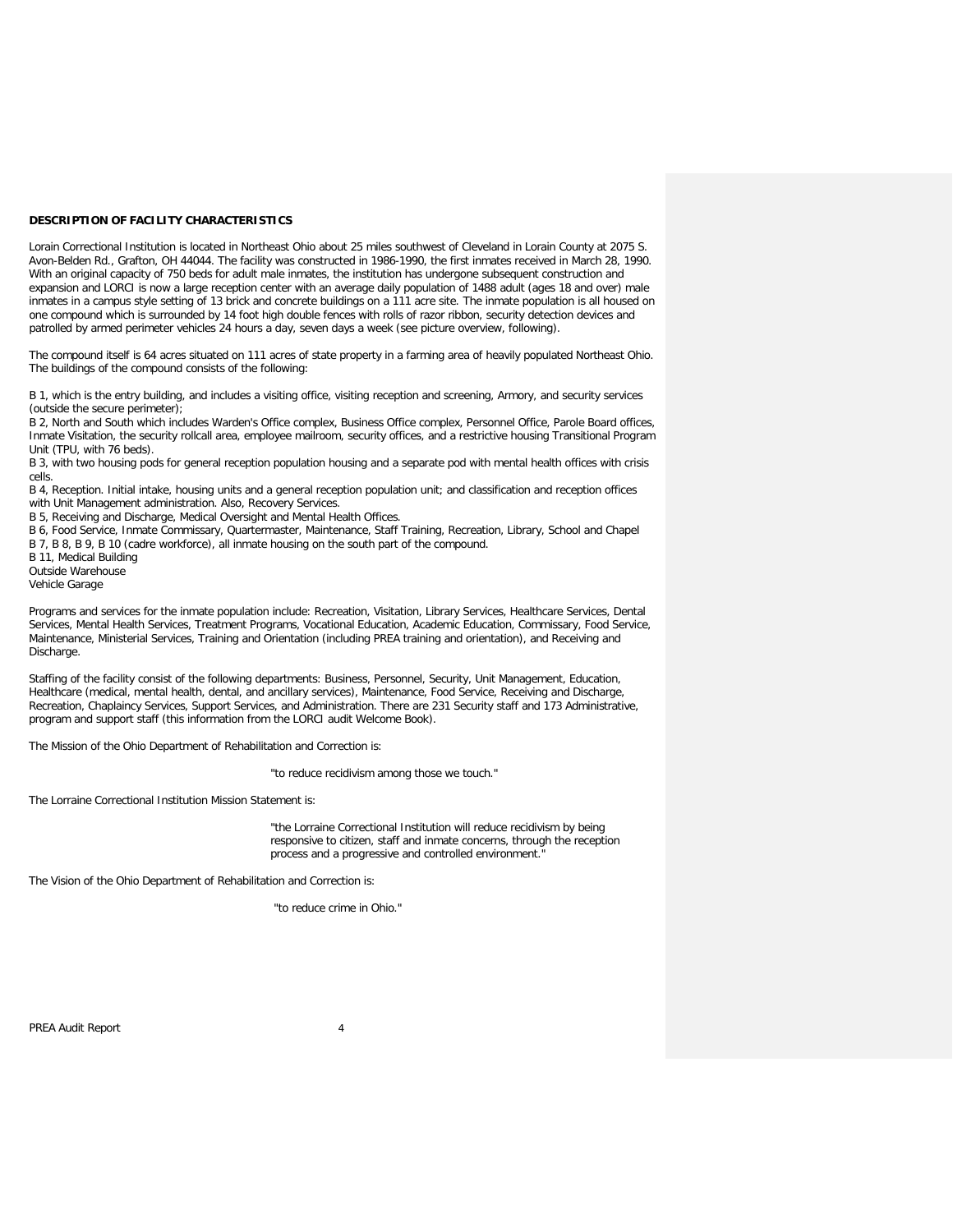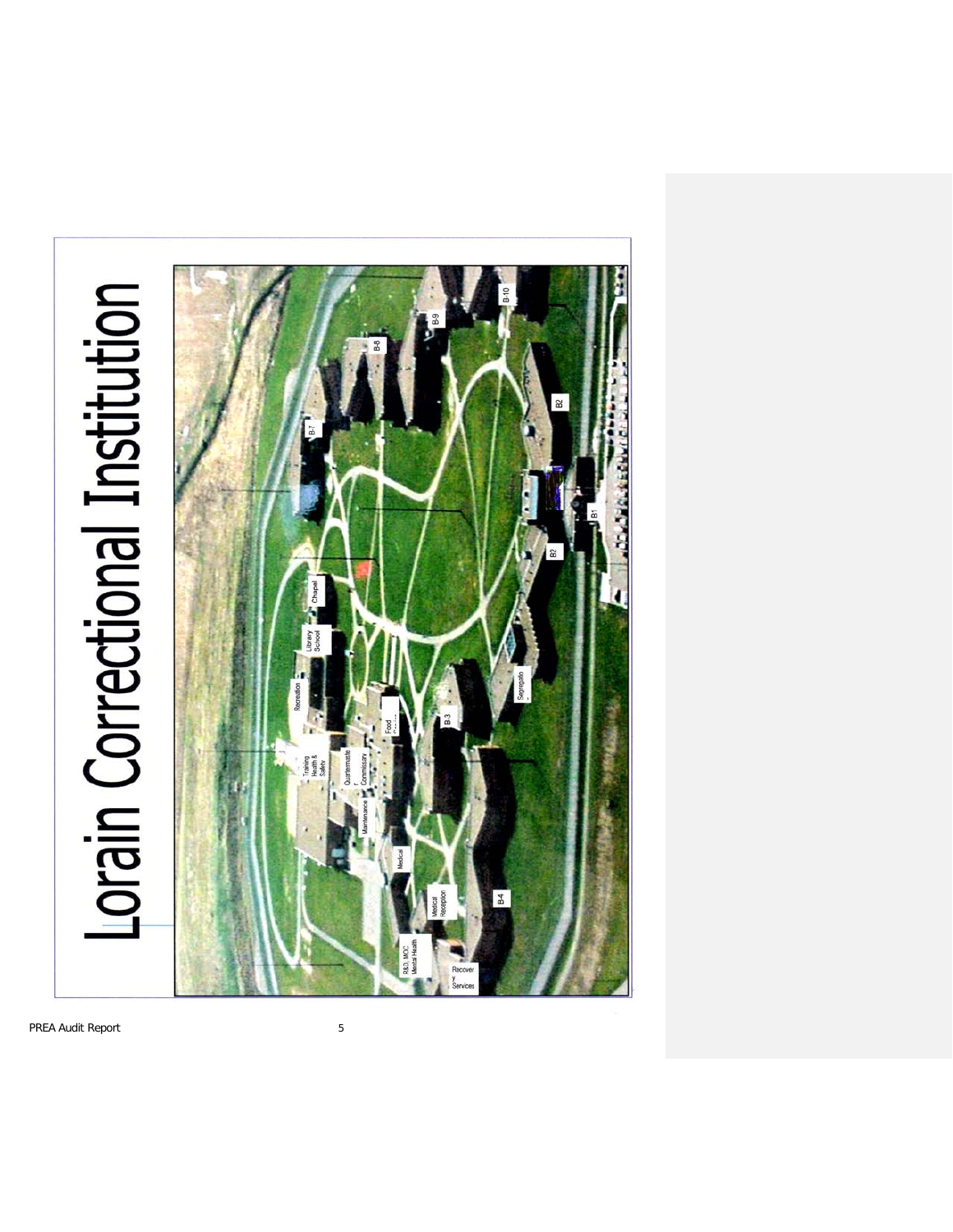The Lorain Correctional Institution is an American Correctional Association accredited, Adult Correctional Institution and is being recommended for reaccreditation by the ACA audit team that also was conducting an audit during this time frame at LORCI.

#### **SUMMARY OF AUDIT FINDINGS**

The Lorain Correctional Institution is assessed as compliant with the PREA standards as documented and outlined in this final Auditor's Summary Report. As listed below, of the 43 PREA standards, 34 are assessed as meeting substantial compliance in all material ways with the standard for the relevant review period. Also, please note that nine standards were assessed as substantially exceeding the requirement of this standard, and those standards are:

115.11 Zero tolerance of sexual abuse and sexual harassment; PREA coordinator

115.21 Evidence protocol and forensic medical examinations

115.22 Policies to ensure referrals of allegations for investigations

115.31 Employee training

115.34 Specialized training: Investigations

115.41 Screening for risk of victimization and abusiveness

115.54 Third-party reporting

115.71 Criminal and administrative agency investigations

115.88 Data review for corrective action

Number of standards exceeded: 9

Number of standards met: 34

Number of standards not met: 0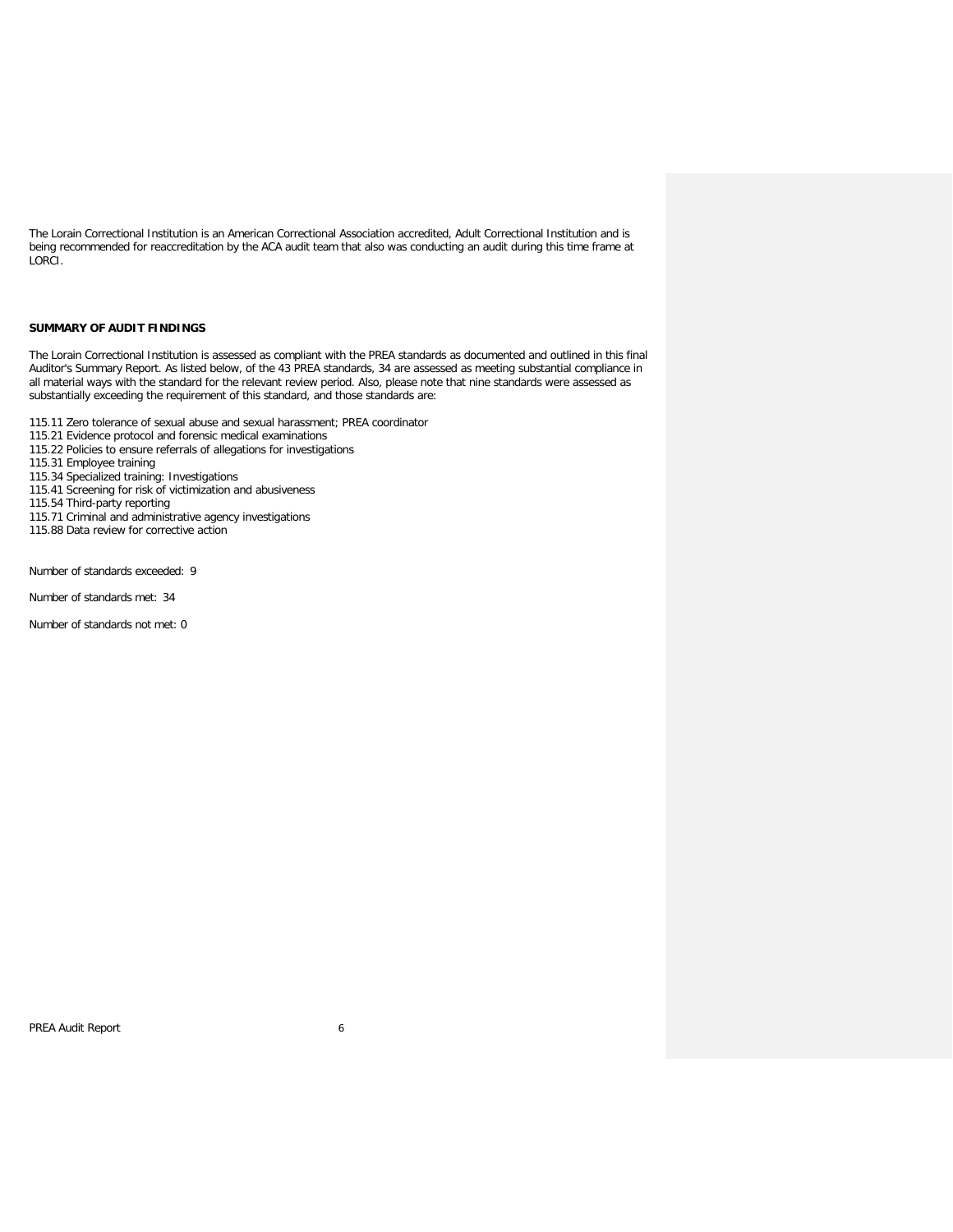#### **Standard 115.11 Zero tolerance of sexual abuse and sexual harassment; PREA Coordinator**

- ☒ Exceeds Standard (substantially exceeds requirement of standard)
- ☐ Meets Standard (substantial compliance; complies in all material ways with the standard for the relevant review period)
- ☐ Does Not Meet Standard (requires corrective action)

The Ohio Department of Rehabilitation and Correction and the Lorain Correctional Institution are committed to eliminating rape in prison. The auditor's review of standard 115.11 sections, a, b, and c for compliance, included: 1) review and examination of the Pre-Audit Questionnaire: (PAQ); 2) review of the agency polices 79-ISA-01 Prison Rape Elimination, and 79-ISA-02 Prison Sexual Misconduct, Reporting, Response, Investigation, and Prevention of Retaliation; 3) the Lorain Correctional Institution (LORCI) Zero Tolerance Policy, and 4) the Tables of Organization for the ODRC and the LORCI. Clearly the ODRC and LORCI have an active and inmate oriented "Zero Tolerance Policy" outlining the facility's approach to preventing, detecting, and responding to sexual abuse and sexual harassment in prison.

Documentation for this assessment includes not only the above, but the posters, information, and the PREA information reflecting "Break the Silence". Also notable was the knowledge of Zero Tolerance exhibited by staff and inmates when engaged in formal interviews and informal interviews. There is a cultural change (posting needs of "Break the Silence") observed by the staff and inmates at the facility and inmates and staff are aware of the right of inmates not to be abused or sexually harassed in prison. Moreover, it is noted that there is a sense of privacy (not at the expense of appropriate security), and that staff have a duty to report sexual abuse and sexual harassment and inmates should and can report sexual abuse and sexual harassment without fear of retaliation. Efforts at this Reception Center to educate and alert inmates of the national PREA policy and the agency's efforts to prevent rape in prison and promote the PREA was noticeable during the audit on-site review.

The organizational charts reflect, at the agency wide level, a PREA Coordinator with access to the Agency Director, who has the time and authority to develop, implement and oversee the agency's efforts to comply with PREA standards. At the institutional level there is a PREA Manager, with direct access to the Warden, who has sufficient time and authority to coordinate the facility's efforts to comply with the PREA standards. The organizational charts were reviewed by the auditor and interviews were held with the Agency PREA Coordinator, and the Institutional PREA Manager.

The auditor, based on the interviews with the Agency Director, PREA Coordinator, PREA Manager, staff and inmates, the policies, procedures, posters and information displayed at the facility, and based on the efforts of the agency and facility observed at LORCI to make this cultural change of "Break the Silence", and to prevent rape in prison, assesses this standard as exceeds.

#### **Standard 115.12 Contracting with other entities for the confinement of inmates**

- ☐ Exceeds Standard (substantially exceeds requirement of standard)
- $\boxtimes$  Meets Standard (substantial compliance; complies in all material ways with the standard for the relevant review period)
- ☐ Does Not Meet Standard (requires corrective action)

The Lorain Correctional Institution does not contract with other entities for the confinement of inmates. The Ohio Department of Rehabilitation and Correction does have two facilities with which it contracts for the housing of inmates and these facilities are required to comply with PREA by contract. These contracts are monitored on site, but again Lorain does not contract thus this standard is not applicable to a LORCI and therefore meet standards.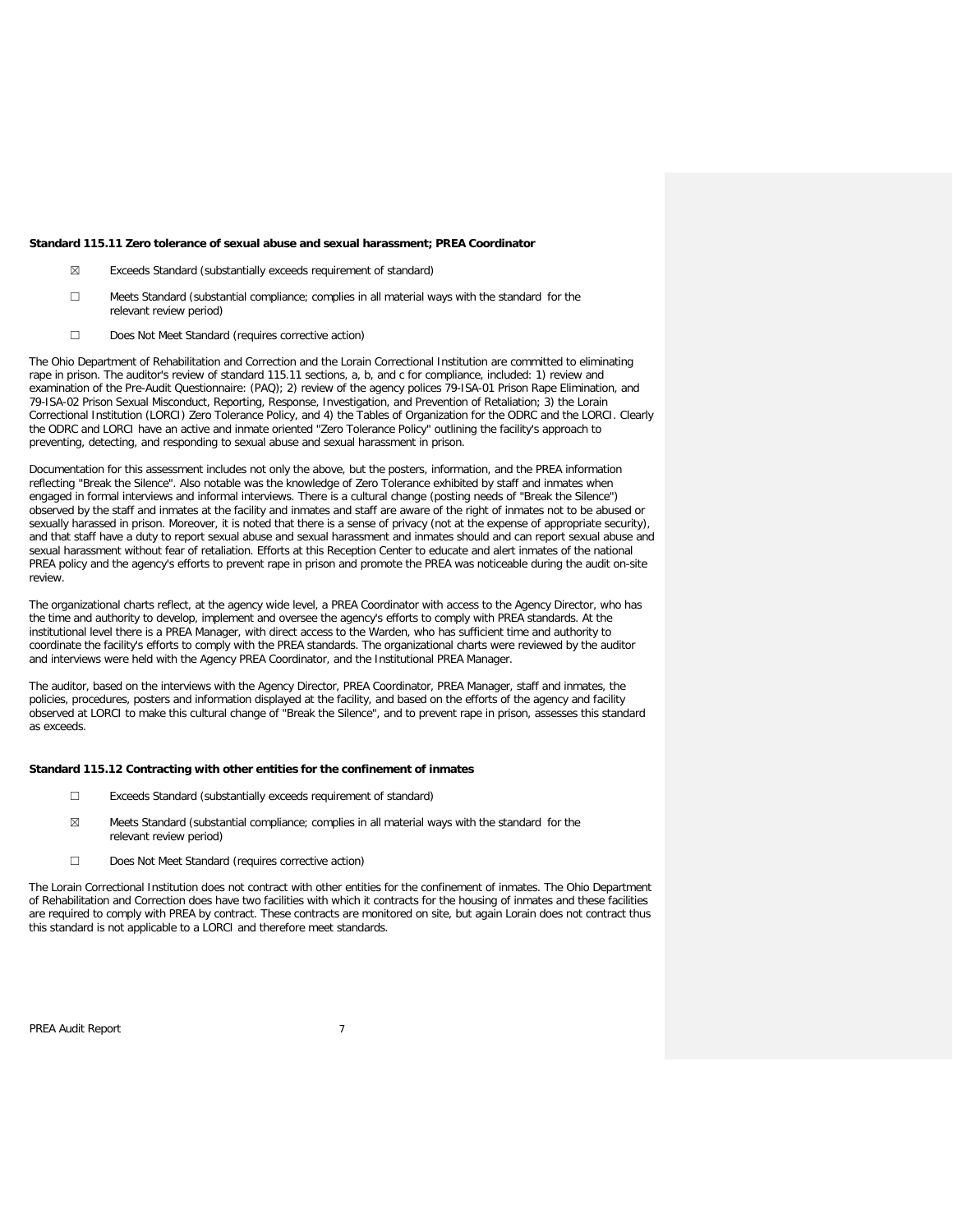#### **Standard 115.13 Supervision and monitoring**

- ☐ Exceeds Standard (substantially exceeds requirement of standard)
- $\boxtimes$  Meets Standard (substantial compliance; complies in all material ways with the standard for the relevant review period)
- ☐ Does Not Meet Standard (requires corrective action)

The ODRC Policy 79-ISA-01 Prison Rape Elimination, directs that each institution shall develop, document and make its best efforts to comply with a staffing plan that provides for adequate levels of staff and, where applicable, supplement with video monitoring supervision and monitoring efforts to protect inmates. The agency and the facility take into consideration, in calculating adequate staffing levels, the following:

1) generally accepted detention and correctional practices.

- 2) any judicial findings of inadequacy.
- 3) any findings of inadequacy from federal investigative agencies.
- 4) any findings of an adequacy from internal or external oversight bodies.
- 5) all components of the facility's physical plant, including blind spots.
- 6) the composition of the inmate population.
- 7) the number and placement of supervisory staff.
- 8) institutional programs occurring on a particular shift.
- 9) any applicable state or local laws, regulations, or standards.
- 10) the prevalence of substantiated and unsubstantiated incidents of sexual abuse, and
- 11) any other relevant factors.

Considering these factors, the opinions of the Warden and key staff, the opinion of the Human Resource Department and consistent with the ODRC policies, procedures and operations, the staffing is adequate (the auditor concurs with these opinions).

The Warden reviews the minimum staffing pattern and any deviation from the plan, i.e. any noncompliance with roster management, required posts, and shifts staffing is noted by the Warden and Chief of Security.

Higher-level staff conduct unannounced rounds to identify any deviation from the staffing plan and procedures, and for issues that would concern safety and security of the inmates in compliance with PREA. Post orders, and policies and procedures addressed supervision duties and responsibilities. Intermediate level staff conduct unannounced rounds and they are documented through logs, reports and daily operational counts and procedures sheets. Staff are prohibited from alerting other staff of unannounced rounds.

The auditor noted that video cameras are strategically located throughout the complex, both externally and internally. Cameras are appropriately monitored and recordings are made consistent with policy. Staff routinely checks for blind spots, which are evaluated, secured and appropriately monitored through cameras, mirrors, sightlines, and/or staffing as needed.

Based on the specialized staff interviews, the facility tour, the video review, and the review of the officers' logs, and supervisory rounds, the auditor assesses this standard as compliant.

### **Standard 115.14 Youthful inmates**

- ☐ Exceeds Standard (substantially exceeds requirement of standard)
- $\boxtimes$  Meets Standard (substantial compliance; complies in all material ways with the standard for the relevant review period)
- ☐ Does Not Meet Standard (requires corrective action)

There are no youthful offenders, inmates under the age of 18, at Lorain Correctional Facility. The standard meets compliance.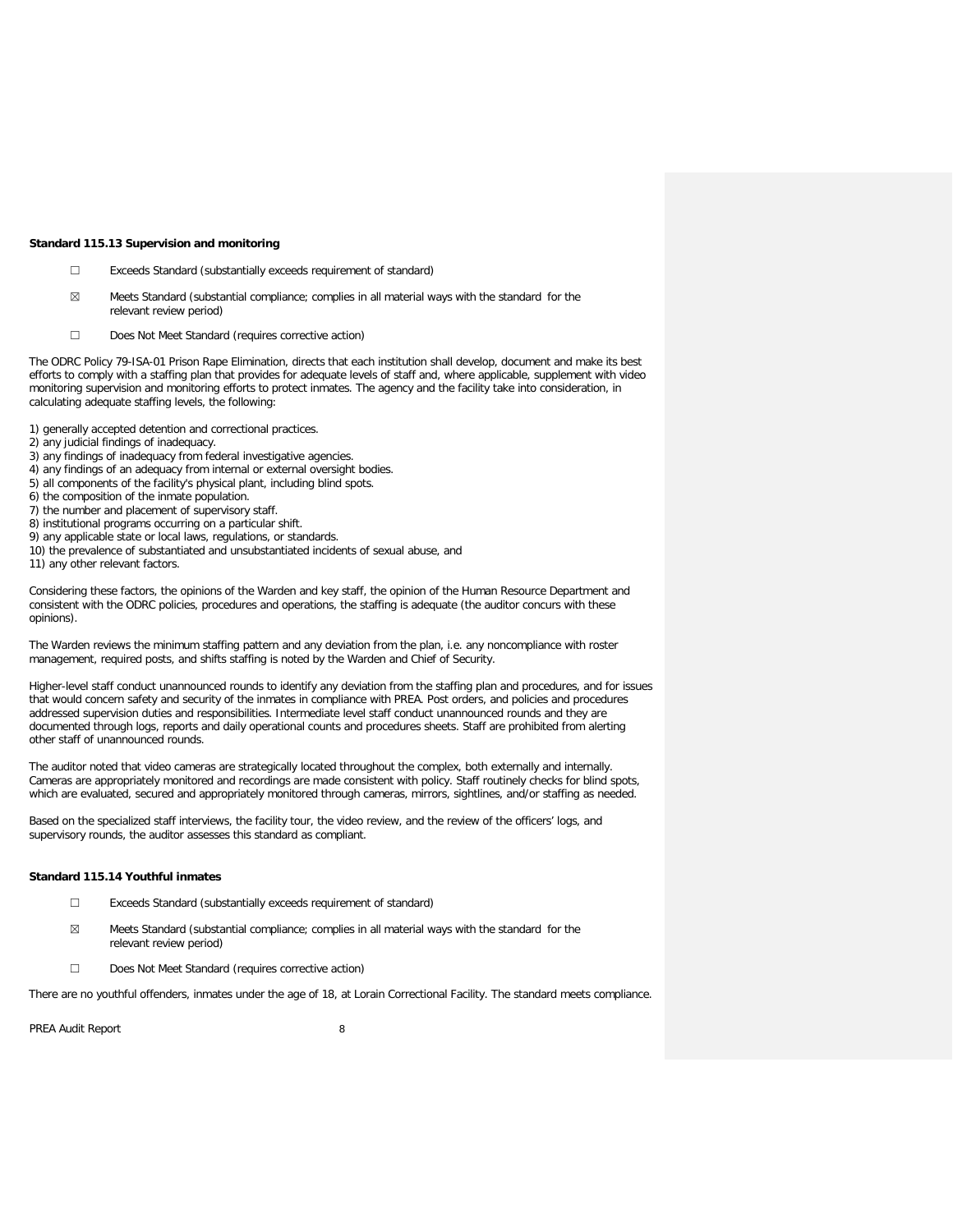#### **Standard 115.15 Limits to cross-gender viewing and searches**

- ☐ Exceeds Standard (substantially exceeds requirement of standard)
- ☒ Meets Standard (substantial compliance; complies in all material ways with the standard for the relevant review period)
- ☐ Does Not Meet Standard (requires corrective action)

The ODRC Policy 79-ISA-01 Prison Rape Elimination, and Policy 310-SEC-01 Inmates and Physical Plant Searches (pages 3-4), both address and stipulate that the agency and its institutions will not conduct cross gender strip or cross gender visual body cavity searches except in exigent circumstances. By policy, if any searches are made involving exigent circumstances, policy requires that these searches each be documented.

In the past 12 months, there have been zero (0) number of cross gender strip and cross gender visual body cavity searches of inmates at Lorain Correctional Institution. LORCI is an adult, all-male correctional facility (reception institution), thus there have been no pat-down searches of female inmates that were conducted by male staff. This information documented by the Pre-Audit Questionnaire and interviews with staff and inmates.

All security staff received annual training, online training, and shift briefing trainings and training by the PREA Video covering policy and procedures, searches, and the "right of the inmate not to be sexually harassed or sexually abused". Staff are knowledgeable and professional in conducting searches, as observed by the auditor, and when interviewed by the auditor, attested to their training and knowledge of the PREA compliance and appropriate searches.

Policies and procedures allow for inmates to shower, perform bodily functions, and change clothing without being viewed by staff of the opposite gender. Moreover, staff alert inmates to their presence when entering a housing unit of the opposite gender by activating enunciators, which direct a light and sound to the inmate population in the housing unit that is being entered/visited. The auditor observed female staff alerting their presence when entering male housing units at LORCI.

Agency Policy 79-ISA-05 LGBTI prohibits staff from searching or physically examining a transgender or intersex inmate for determining genital status.

99.27% of all security staff have received training on conducting cross gender pat-down searches and searches of transgender and intersex inmates in a professional and respectful manner, consistent with security needs (this information provided by the Pre-audit Questionnaire, and as a side note, every staff member formally interviewed indicated they had been appropriately and properly trained).

Based on the interviews of staff and inmates, observations of staff in the performance of their duties and responsibilities including searches and counts, and based on the above mentioned policies and procedures, the auditor assesses this standard as compliant.

### **Standard 115.16 Inmates with disabilities and inmates who are limited English proficient**

- ☐ Exceeds Standard (substantially exceeds requirement of standard)
- ☒ Meets Standard (substantial compliance; complies in all material ways with the standard for the relevant review period)
- ☐ Does Not Meet Standard (requires corrective action)

This standard on inmates with disabilities and inmates who are limited English proficient is divided into three subsections: a) the agency ensures that inmates participate in or benefit from all aspects of the agency's efforts to prevent, detect, and respond to sexual abuse and sexual harassment; b) the agency takes reasonable steps to ensure meaningful access to prevent, detect, and respond to sexual abuse and sexual harassment, including providing interpretation; and c) the agency does not rely on inmate interpreters/readers except in limited circumstances. The ODRC Policy 64-DCM-02, Inmates with Disabilities (six pages), addresses disability needs, interpretation needs, and accommodations. Essentially, this policy ensures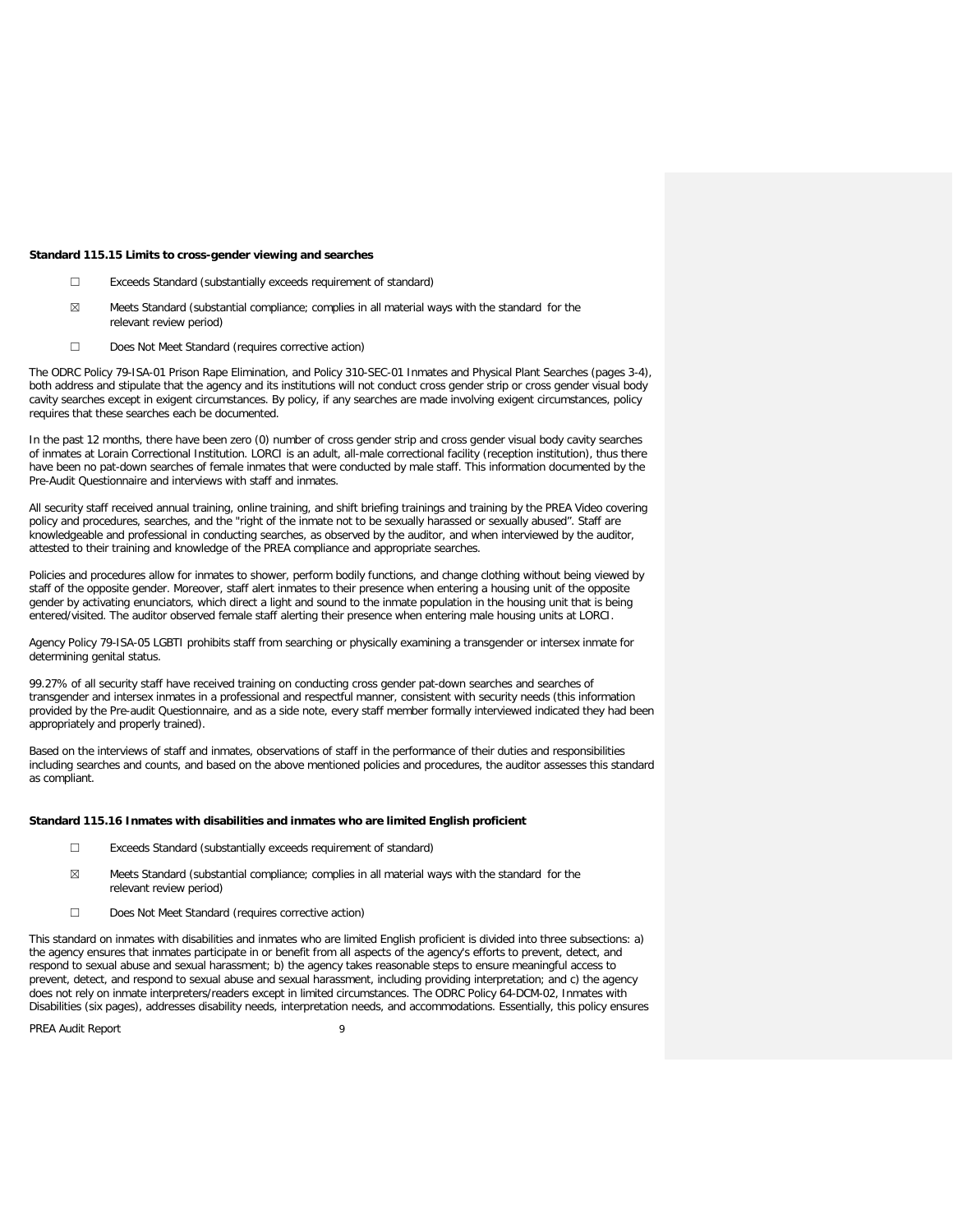nondiscrimination against individuals on the basis of disabilities and provides for reasonable accommodations when the need exists. Policy 79-ISA-01 Prison Rape Elimination addresses inmates not fluent in English, those with low literacy levels, and the use of interpreters, which would only be used in case of an extended delay or an emergency.

The Affordable Language Services LTD contract, which provides translating, interpreting, and teaching, was reviewed by the auditor. Spanish inmate handbooks were made available, and reviewed by the auditor. Spanish inmate education videos are available and further accommodations for individual inmates can be made. Staff training also supports the agency's commitment to providing appropriate assistance to all inmates.

The auditor used the Pre-Audit Questionnaire, agency policy, Spanish-language information, the above mentioned information, and interviews with staff, inmates, and disabled inmates, all of which supported compliance for this standard.

### **Standard 115.17 Hiring and promotion decisions**

- ☐ Exceeds Standard (substantially exceeds requirement of standard)
- $\boxtimes$  Meets Standard (substantial compliance; complies in all material ways with the standard for the relevant review period)
- ☐ Does Not Meet Standard (requires corrective action)

Hiring and promotion decisions are crucial to the safety of the public, safety of the staff and the inmates, and very important to the operations, management, and effectiveness of correctional facilities.

This standard, 115.17 and its eight subsections (a-h), specifically addresses hiring, promotion, and background checks. The ODRC does an expert job vetting prospective employees, contractors, and volunteers who may have contact with inmates, as well as continually reviewing backgrounds and maintaining up-to-date self-evaluation information.

Knowing how important personnel decisions are, the ODRC, and specifically LORCI closely follows Ohio State Personnel Policies regarding hiring and promotion. The ODRC Policy 31-SEM-02 Standards of Employee Conduct, and policy 34-PRO-07 Background Investigations outline specific procedures. The policy prohibits hiring or promoting anyone who may have contact with inmates who has been engaged in sexual abuse in a jail, lockup, community confinement facility, juvenile facility, or other institution. It also prohibits hiring or promoting anyone who has been convicted of engaging or attempting to engage in sexual activity in the community, facilitated by force; or who has been criminally or administratively adjudicated to have engaged in sexual abuse.

The Human Resources/Personnel Department at each facility coordinates with the ODRC Support Services Office in Columbus, Ohio, for the background information, background checks, and personal history checks required to employ staff at the facility.

The Standards of Conduct requires employees to self-report any criminal, sexual abuse and or sexual harassment behavior/activity.

Agency policy dictates background checks are conducted every five years. Agency policy also states that material omissions regarding sexual abuse, sexual harassment and material false information shall be grounds for termination.

The auditor reviewed civil service applications, the required disclosures, the ODRC forms including the Annual Acknowledgment Form (ODRC 1214E), and law enforcement background checks.

Based on the auditor's review of the above forms, background reviews, checklist forms, required disclosures, and based on interviews with the Warden, human resource staff, random staff, contractors, and volunteers, this standard is assessed as compliant.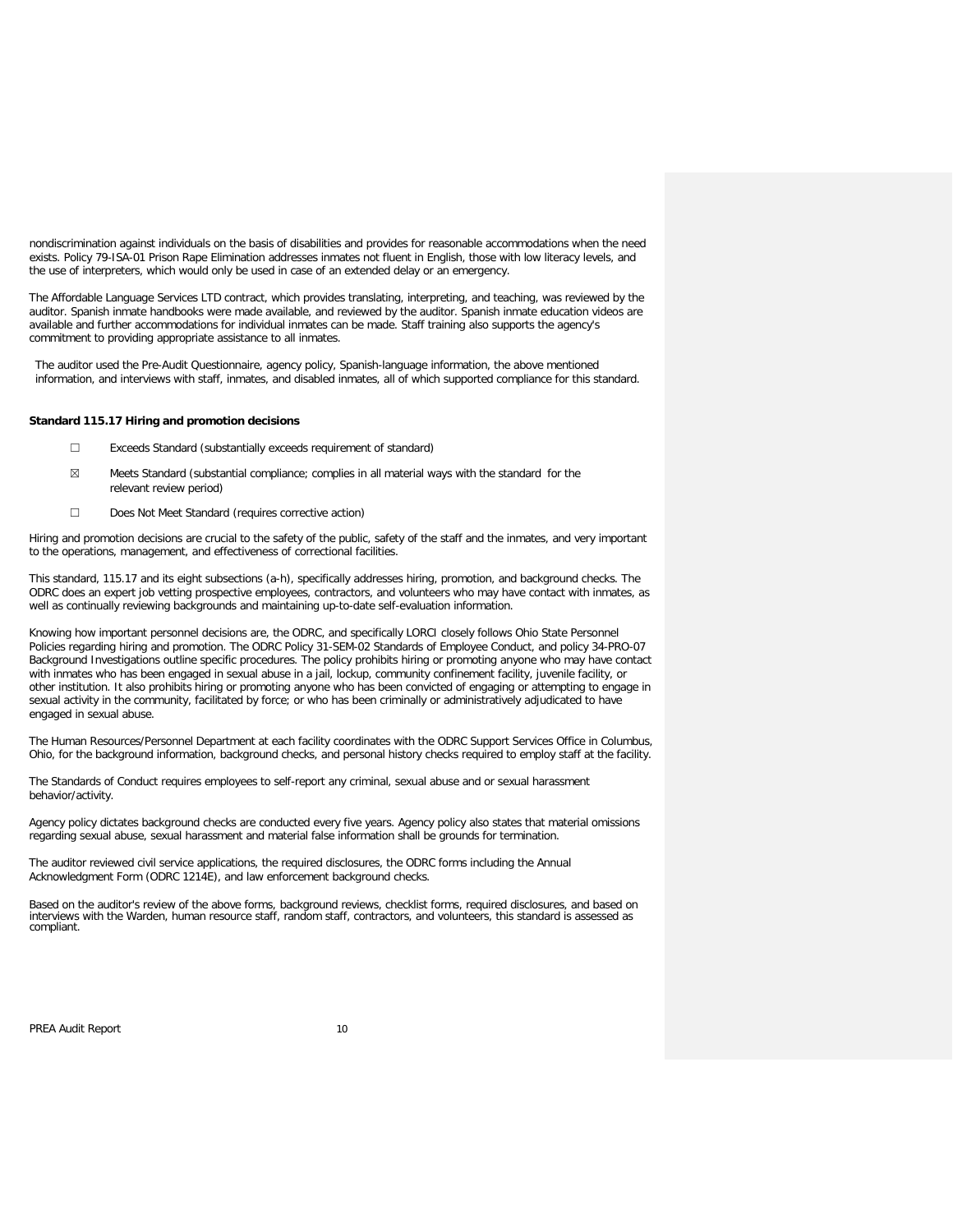#### **Standard 115.18 Upgrades to facilities and technologies**

- ☐ Exceeds Standard (substantially exceeds requirement of standard)
- $\boxtimes$  Meets Standard (substantial compliance; complies in all material ways with the standard for the relevant review period)
- ☐ Does Not Meet Standard (requires corrective action)

The Pre-Audit Questionnaire indicates that for this standard, 115.18 Upgrades to Facilities and Technology, Lorain Correctional Institution has not acquired any new facilities or made any substantial expansions or modifications of existing facilities since August 20, 2012. The subsection (a)-1 is not applicable and therefore meet standards.

Subsection (b)-1 reveals that the facility has installed or updated its video monitoring system/surveillance system, or added to monitoring technology, assisting in meeting standards for preventing, detecting, and responding to sexual abuse and sexual harassment. The auditor reviewed the camera/video monitoring system and the system has had modifications repairs, and additions improving the overall camera/video technology at LORCI.

The Warden and security staff take into consideration PREA and the safety and security of inmates when utilizing the monitoring and surveillance system technology.

This standard is assessed as compliant based on the interviews with the Warden, security staff, maintenance staff, and the observation of the facility's video monitoring system/electronic surveillance system.

#### **Standard 115.21 Evidence protocol and forensic medical examinations**

- ☒ Exceeds Standard (substantially exceeds requirement of standard)
- ☐ Meets Standard (substantial compliance; complies in all material ways with the standard for the relevant review period)
- ☐ Does Not Meet Standard (requires corrective action)

The PREA auditor's assessment of this standard, 115.21 Evidence Protocol and Forensic Medical Examinations is that the ODRC and Lorain Correctional Institution substantially exceeds the requirement outlined. This is based on Lorain's cooperative and professional association with the Ohio State Highway Patrol (OSHP) and its major hospitals Ohio State University Hospital, University Hospital Elyria, and the Nord Center; and the agency's policies 79-ISA-01 Prison Rape Elimination and 79-ISA-02 Prison Sexual Misconduct, Reporting, Response, Investigation, and Prevention of Retaliation.

The Ohio State Highway Patrol is used to handle every investigation of sexual abuse and forensic examinations for sexual abuse occurring at LORCI. There is a Memorandum of Understanding (MOU) between the ODRC and the OSHP. The MOU between the Director of the ODRC and the Director of the Ohio Department of Public Safety states that there will be a uniform process for evidence collection and the investigation of PREA related incidents. This protocol is adapted from the Department of Justice's Office on Violence Against Women publication "A National Protocol for Sexual Assault Medical Forensic Examination Adult/Adolescents". The MOU also encompasses all investigative/evidence collection steps outlined in this standard.

The Ohio State University has a medical branch that may be used for forensic medical examinations by LORCI or the local emergency medical Nord Center may be used. The Nord Center is a not-for-profit private organization serving the health, human service, and mental health needs of the community, Lorain, Ohio. The Nord Center's clinical services are certified by the Ohio Department of Mental Health and Addiction Services and provides SAFE/SANE services and, if necessary, Victim Support Services (Lorain also has specially trained staff, who were trained by qualified Nord staff, for Victim Support Services [VSP]) for Lorain Correctional Institution.

Services are provided without financial cost to the victims.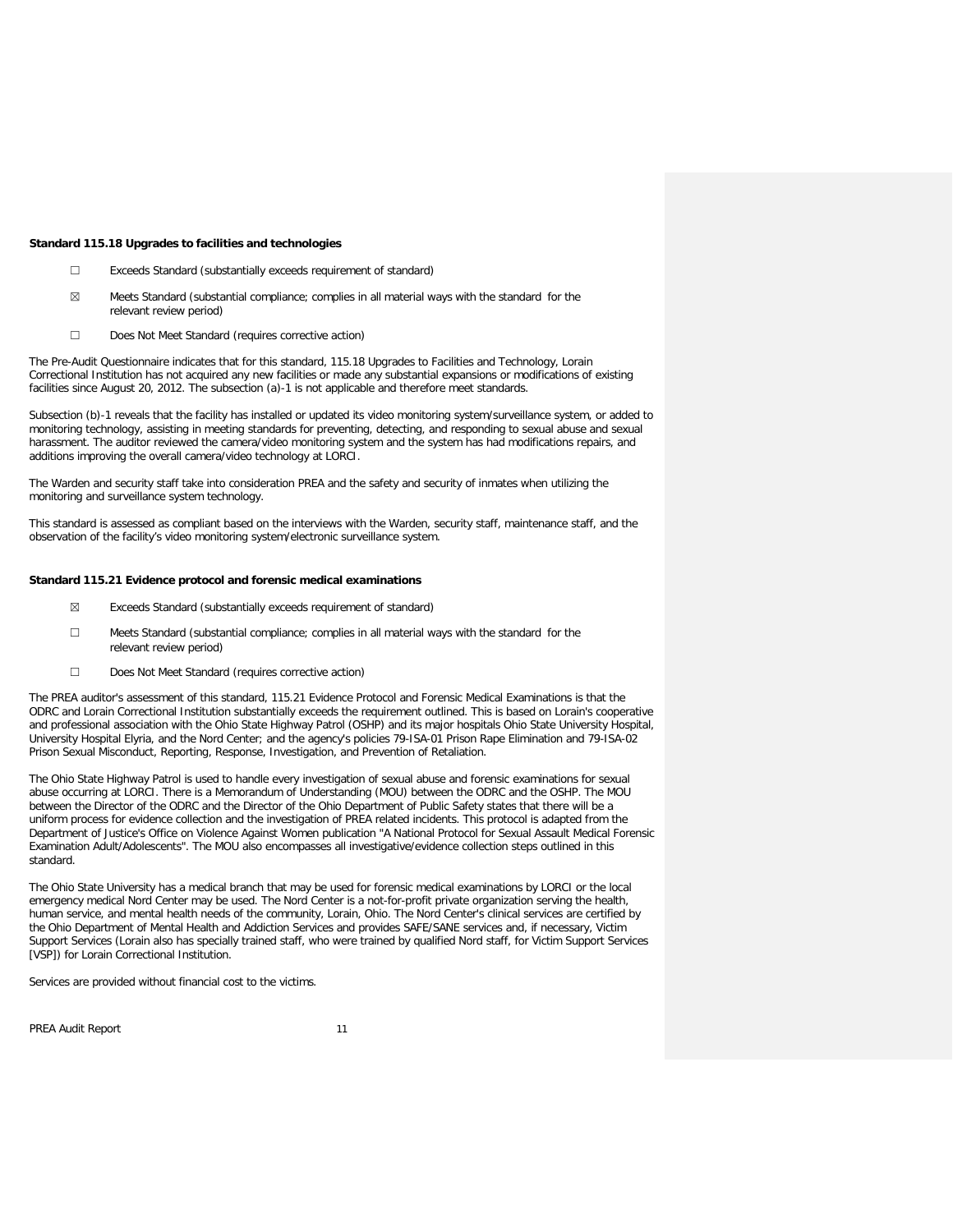Based on the auditor's interview with the health care staff, VSPs, OSHP troopers, specialty staff, and the documents and information substantiating the above-mentioned policy and protocols, this standard is assessed as exceeds compliance.

### **Standard 115.22 Policies to ensure referrals of allegations for investigations**

- ☒ Exceeds Standard (substantially exceeds requirement of standard)
- ☐ Meets Standard (substantial compliance; complies in all material ways with the standard for the relevant review period)
- ☐ Does Not Meet Standard (requires corrective action)

LORCI has policies in place to ensure the referral of all allegations of sexual abuse for investigation.

The agency/LORCI policies 79-ISA-01 Prison Rape Elimination and 79-ISA-02 Prison Sexual Misconduct, Reporting, Response, Investigation, and Prevention of Retaliation, direct duty and action and have a checklist for security and non-security first responders. The checklist itself is a step-by-step action process that is thorough and comprehensive and helps ensure the appropriate referrals.

When an allegation is made, the first responders follow the protocol for reporting this process through the appropriate channels, to the intermediate and higher level supervisors, the Medical and Mental Health Departments, Victim Support Services, the institutional investigator, the Ohio State Highway Patrol, and the PREA Compliance Manager at the facility. There is a "PREA Incident Packet" for staff to complete the checklist referred to above, which includes notifications and further insurers that an administrative and/or criminal investigation is completed for all allegations of sexual abuse and sexual harassment that are not unfounded.

In the past 12 months, there were 17 allegations of sexual abuse and sexual harassment that were received. During the past 12 months, 17 of these allegations were referred for administrative/and/or criminal investigations. This information taken from the Pre-Audit Questionnaire. The agency documents all referrals of these allegations and maintains the investigation information. It is noted that the institutional investigator, in conjunction with the OSHP investigator, has considerable responsibility for documentation and follow-up at this reception center. The reception center, obviously has a greater intake than most facilities and is responsible for follow-up action and notifications as appropriate. This being said, it is incumbent upon regional management, through the Warden, to continue to review and assess workloads, procedures, and follow-up. This is not a criticism, but merely an observation of the workload, duty, responsibility and experience by an active and hardworking reception, intake facility and staff.

Based on the policies and procedures, review of the referral packets/checklist, and again, as in standard 115.21, based on the interviews with specialty staff, investigative staff (both at the facility and with the OSHP), and interviews with staff and inmates, this standard is assessed as exceeds.

### **Standard 115.31 Employee training**

- ☒ Exceeds Standard (substantially exceeds requirement of standard)
- ☐ Meets Standard (substantial compliance; complies in all material ways with the standard for the relevant review period)
- ☐ Does Not Meet Standard (requires corrective action)

The PREA auditor for Lorain Correctional Institution assesses standard 115.31 Employee Training as exceeds. The ODRC/LORCI not only trains each employee about PREA during orientation, as well as annually, but also tests each employee helping to ensure that understanding of PREA and its' importance is appropriately and totally communicated to the staff. A record of testing and the scores achieved by staff exemplifies the commitment of the ODRC to accomplish the PREA goals and objectives of above, eliminating rape in prison.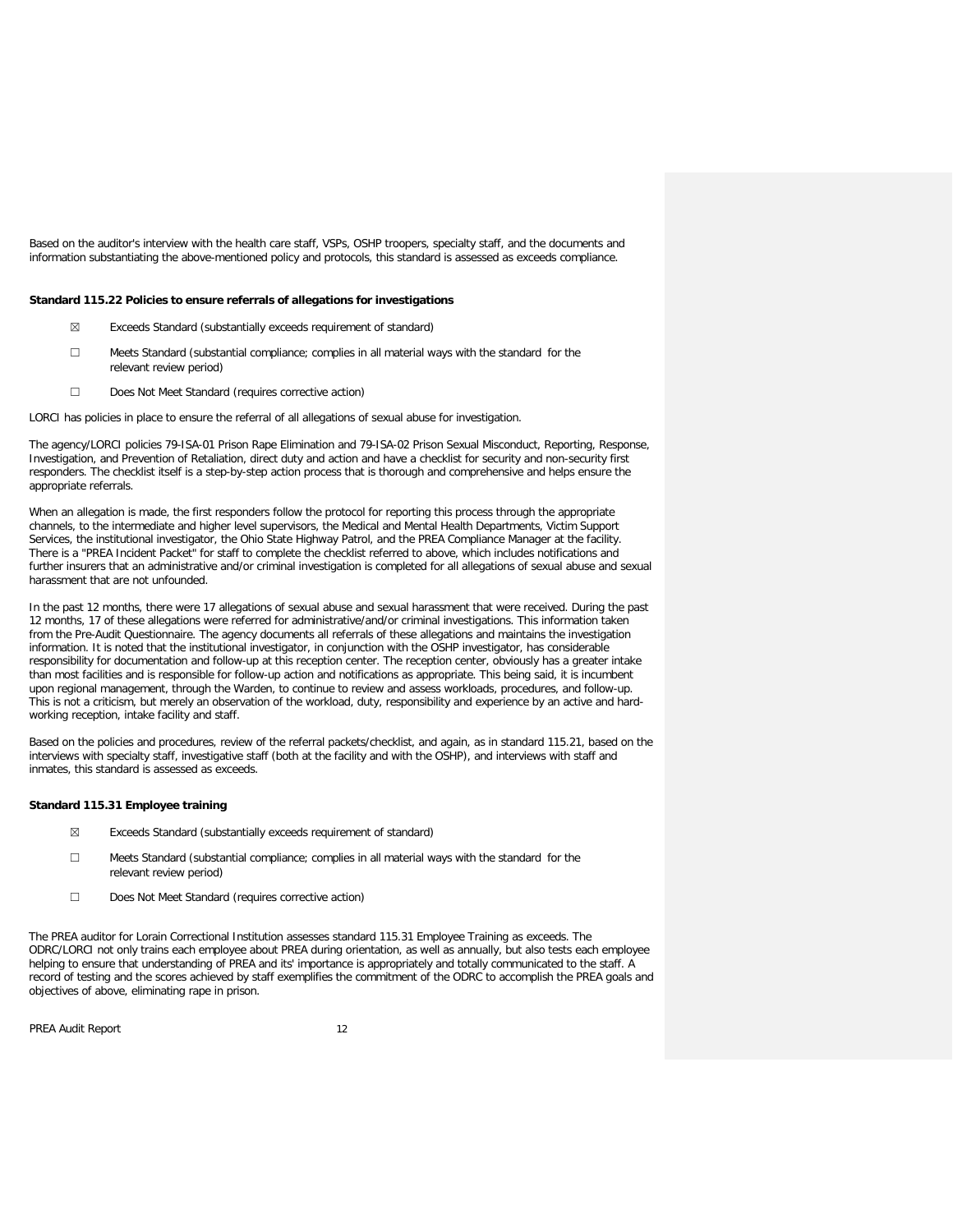Moreover, as outlined in the Zero Tolerance Policy, the ODRC is committed to changing the culture of rape in prison and are committed to "Break the Silence, Stop the Violence," posted throughout the facility and directed at the inmate population, the staff, volunteers, contractors, and interns.

The auditor reviewed training policies, curriculum, the e-learning program, the employee test itself, and had many interviews, both formal and informal, with staff concerning PREA and its positive effect on the safety and security of staff and inmates which helped confirm an "exceeds" assessment for this standard. It is noted that staff answered positively to the 10 bullets about training and the supplemental training questions on the scripted formal interviews. This staff were knowledgeable regarding their PREA duties and responsibilities. In the past 12 months, 335 staff were trained, and since the last PREA audit 891 staff who have contact with inmates were trained. This information obtained from the Pre-Audit Questionnaire.

Based on policies, reviews, and especially the numerous interviews, both formal and informal, of staff, the auditor assesses employee training as exceeding standards.

#### **Standard 115.32 Volunteer and contractor training**

- ☐ Exceeds Standard (substantially exceeds requirement of standard)
- $\boxtimes$  Meets Standard (substantial compliance; complies in all material ways with the standard for the relevant review period)
- ☐ Does Not Meet Standard (requires corrective action)

All volunteers and contractors who have contact with inmates have been trained in their responsibilities under PREA. They have also been trained in ODRC policy regarding sexual abuse, sexual harassment, prevention, detection, and response. Specifically, the standard requires that contractors/volunteers (a) receive appropriate training, (b) understand how to report sexual abuse and (c) that the agency maintain documentation of this training.

The ODRC/LORCI Prison Rape Elimination Act Contractor/Volunteer Training Script (seven pages) as well as acknowledgment records signed by contractors and volunteers were reviewed by the auditor. The training was appropriate and thorough as reviewed by the auditor and acknowledged by the volunteers interviewed.

Specifically, the ODRC PREA Contractor/Volunteer/Intern Training Acknowledgment Form detailed the following (from the agency's policies 79-ISA-01, 02, 03, 04, 05):

- 1) the ODRC's Zero Tolerance for sexual abuse.
- 2) Zero Tolerance for sexual harassment.
- 3) how to report sexual abuse and sexual harassment.
- 4) sexual abuse and sexual harassment prevention.
- 5) sexual abuse and sexual harassment protection.
- 6) how to respond to sexual abuse and sexual harassment.
- 7) the legal prohibition on any sexual activity with inmates.
- 8) the identifiers of possible sexual assault victims.
- 9) sexual assault prevention strategies.

The acknowledgment form is signed by the contractor/volunteer/intern dated, and confirmed with a staff witness signature. It is also noted that a test is also required of volunteers and contractors regarding sexual abuse/harassment, prevention, detection, and response. In the past 12 months there have been 278 volunteers/contractors/interns who have been trained. The level of training is based on the services provided. Documentation confirms the training and is maintained.

Interviews with contractors, volunteers, and review of the agency and institutional policies, confirmed compliance with the standard.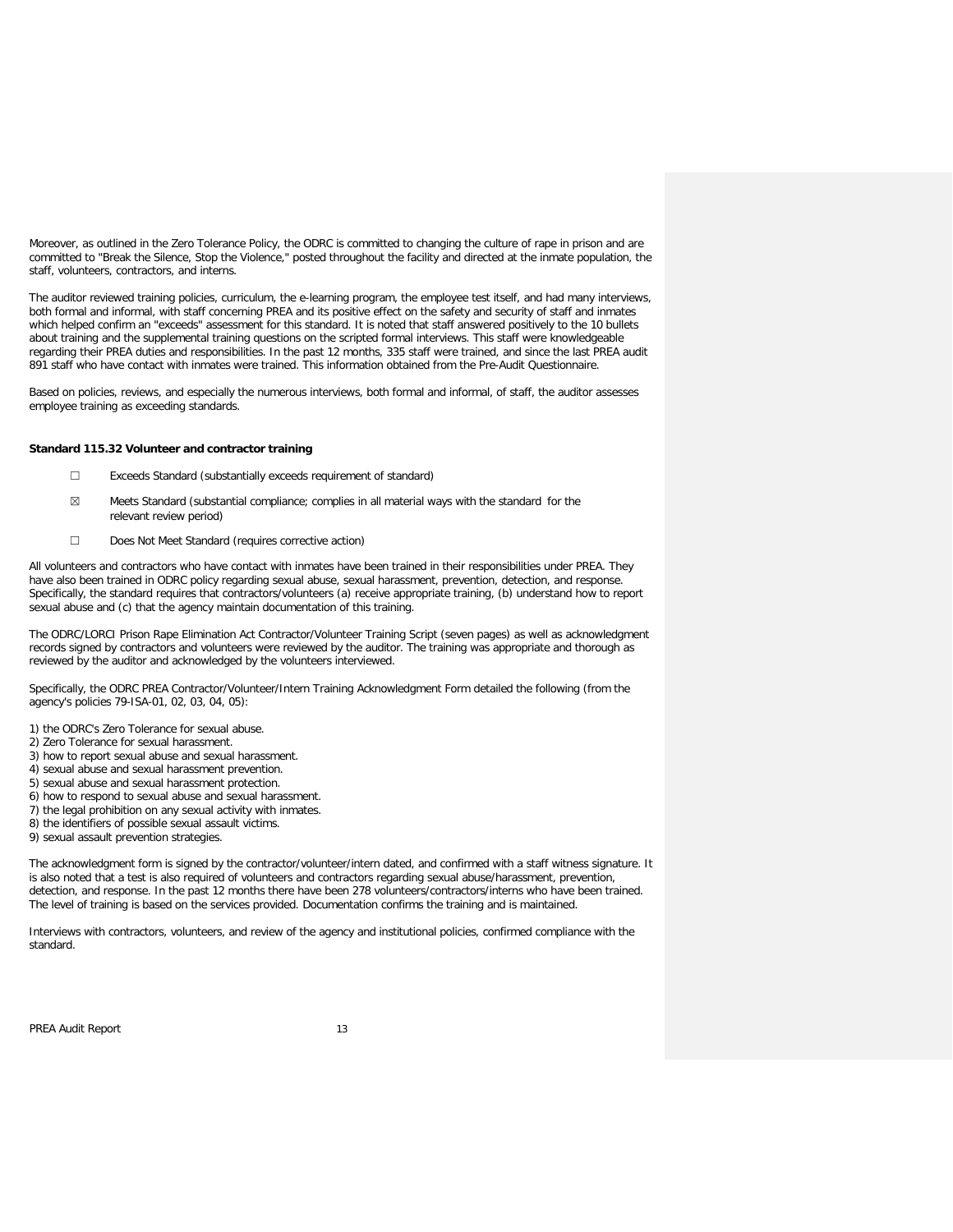#### **Standard 115.33 Inmate education**

- ☐ Exceeds Standard (substantially exceeds requirement of standard)
- $\boxtimes$  Meets Standard (substantial compliance; complies in all material ways with the standard for the relevant review period)
- ☐ Does Not Meet Standard (requires corrective action)

Inmates receive information upon intake about the zero tolerance policy and how to report incidents of sexual abuse and harassment, or suspicions of sexual abuse and harassment. Lorain Correctional Institution is a reception facility for the ODRC and in the past 12 months, has admitted 8591 inmates and has educated 8591 inmates, whose length of stay was for 30 days or more, on their right to be free from sexual abuse and harassment and their right to be free from retaliation for reporting sexual abuse or sexual harassment. These are large numbers, but were confirmed by not only the Pre-Audit Questionnaire, but also the inmate daily logs, and reviews with intake and screening staff.

LORCI's inmate education begins with the reception process itself, and the identification, intake, and screening. Every inmate is required to be trained in PREA, as outlined by the ODRC Policy 79-ISA-01 Prison Rape Elimination, Policy 52-RCP-10 Inmate Orientation, Policy 64-DCM-02 Inmates with Disabilities, the education video, and/or education video script, the Inmate Handbook both in Spanish and English, the Inmate Handbook Appendix A which defines the inmate's rights in the above mentioned paragraph, and the special accommodations noted by staff when completing Intake Sheets (logs with names, numbers, dates and time) and Orientation Checklists.

The Inmate Orientation Checklist is to be completed upon arrival (this is stated on the checklist itself). The first checklist box is "Receipt of Handbook" which includes information on how to report sexual abuse and sexual harassment and retaliation for reporting sexual abuse and sexual harassment (including phone numbers and addresses), inmate rights concerning sexual abuse and sexual harassment, and how friends and families can report allegations of sexual abuse. Further, the Inmate Handbook, addresses, self-protection, treatment, medical and mental health follow-up, and of course many other things helpful and of the importance to the inmate during his incarceration. The checklist further outlines staff assistants, if required, mental health/psych/suicide awareness, explanation of the grievance system, and how to access medical/mental health services.

Inmates' PREA education is supplemented throughout the facility by posters, notices, and information on PREA, and PREA reporting.

There were zero (0) number of inmates in the facility who did not receive comprehensive education within 30 days of intake as required. A note is also placed on the Pre-Audit Questionnaire for the auditor that indicated that all inmates were educated at LORCI by January 23, 2014.

The auditor was impressed by the staff and inmates commitment to educating inmates referencing PREA. The auditor would also like to note that, as a reception center, LORCI has a responsibility, not only to the inmates received from the 25 counties of Northeast Ohio which it services, but also, to all the other institutions in the ODRC system to whom these inmates are transferred or sent as the inmate's "parent" institution. Again, it is incumbent upon higher administrative and regional staff to be cognizant of these demanding duties and responsibilities required of a reception facility.

Based on the review, by the auditor, of the policies and documents, the Inmate Handbook, inmates' educational materials and including the interviews of inmates throughout the facility, this standard is assessed as compliant.

#### **Standard 115.34 Specialized training: Investigations**

- ☒ Exceeds Standard (substantially exceeds requirement of standard)
- ☐ Meets Standard (substantial compliance; complies in all material ways with the standard for the relevant review period)
- ☐ Does Not Meet Standard (requires corrective action)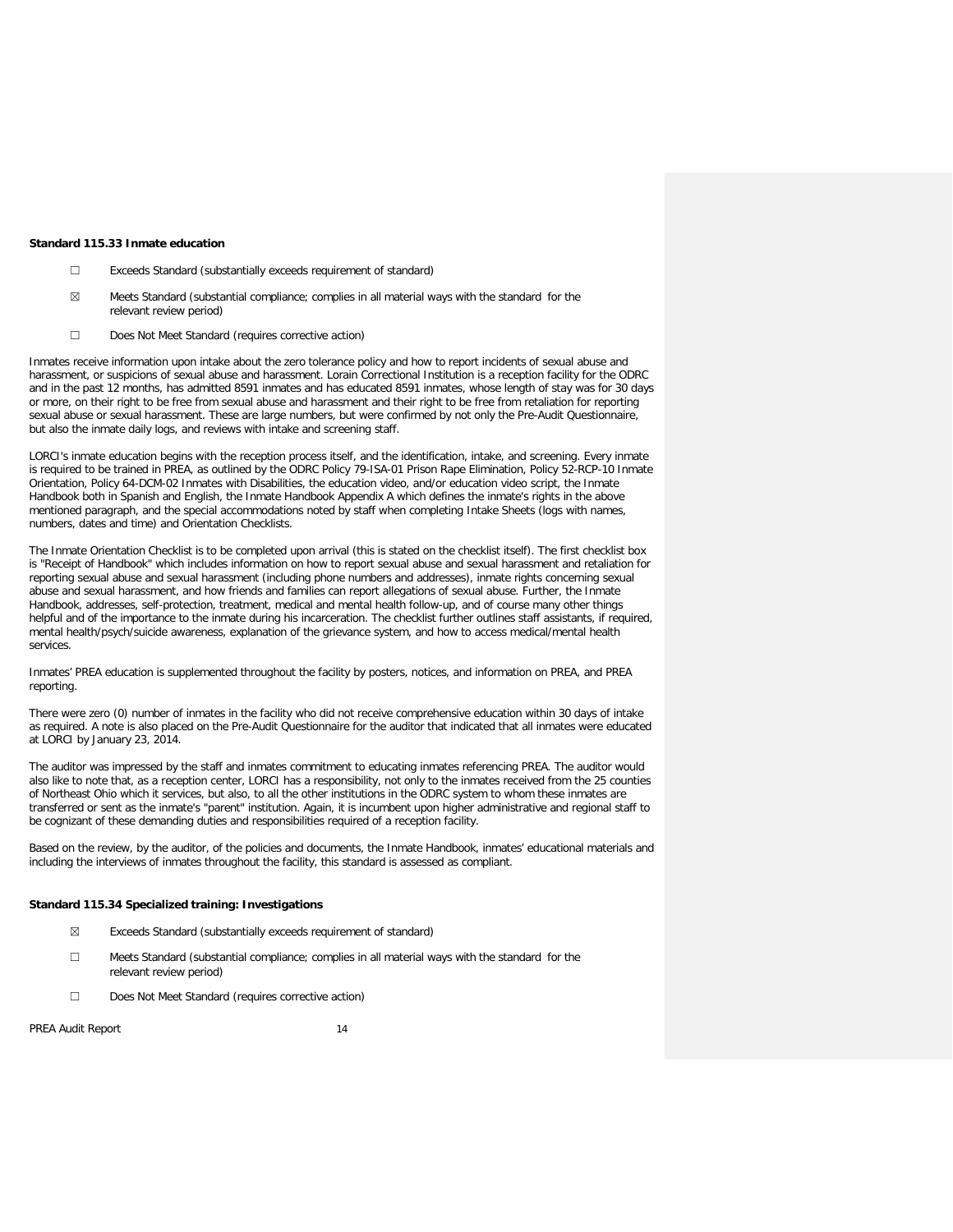This standard, Specialized Training: Investigations is assessed as substantially exceeding the requirement of this standard. Specifically, the teamwork of the ODRC/LORCI and the OSHP in accomplishing investigations, criminally and administratively, through its highly trained institutional investigators and state trooper investigators exemplifies an outstanding effort in investigating sexual abuse and sexual harassment in this prison, Lorain Correctional Institution. Investigators and state troopers not only meet the minimum requirements, background checks, and the standards set for their respective positions but also must accomplish specialized prison training, specialized prison investigative training, and PREA specialized training. A higher level of expectation and compliance has been brought to Ohio Correctional Institutions by involving, day in and day out, the Ohio State Highway Patrol and its investigative officers. There is a law enforcement professional competition to do the best job, to get it right, and to be expert.

The National Institute of Corrections PREA Learning Center is the basis for specialized PREA training. Training certificates were reviewed for the Lorain Correctional Institutional Investigator and the OSHP investigators. The agenda training for correctional investigators includes the following:

- > the Unique Nature of Sexual Abuse Investigations in Correctional Settings.
- > PREA Investigative Standards.
- > Legal issues, and agency liability.
- > Trauma.
- > First Response.
- > The Impact of Agency Culture on Investigations.
- > Evidence Collection.
- > Interviewing Victims of Sexual Assault.
- > Prosecutorial Collaboration.
- > Forensic Medical Exam.
- > Miranda and Garrity Warnings.
- > And additional investigative scenarios, questions, challenges, etc.

The training is listed because of the impressiveness of this comprehensive three-day training.

The auditor also again reviewed the Memorandum of Understanding between the ODRC and the Ohio State Highway Patrol, and the cooperative effort "signed off on" by the directors of those two agencies. This is the basis of the investigative part of the memorandum indicating a commitment that law enforcement and corrections are prepared and working to solve the problem of sexual abuse and sexual harassment in prison.

Based on the above information, and review of standards 115.21 Evidence Protocol 115.71 Administrative Agency Investigations and the interviews with the investigative staff from the OSHP and the ODRC, the auditor assesses this standard as exceeds.

#### **Standard 115.35 Specialized training: Medical and mental health care**

- ☐ Exceeds Standard (substantially exceeds requirement of standard)
- ☒ Meets Standard (substantial compliance; complies in all material ways with the standard for the relevant review period)
- ☐ Does Not Meet Standard (requires corrective action)

The Agency Policy 79-ISA-01 Prison Rape Elimination, as well as the medical/mental health curriculum, the medical/mental health training, and the contract medical/mental health training, all provide for and relate to the training of medical and mental health practitioners and staff who work regularly in the ODRC and at LORCI.

100% of all medical and mental health care practitioners who work regularly at Lorain CI have received the training required by agency policy. Twenty-five (25) healthcare staff have been trained.

No forensic medical exams are performed by the Medical Department at this facility.

Training logs, acknowledgment forms, and the curriculum for mental and medical health care staff were reviewed by the auditor. Documentation of training is maintained.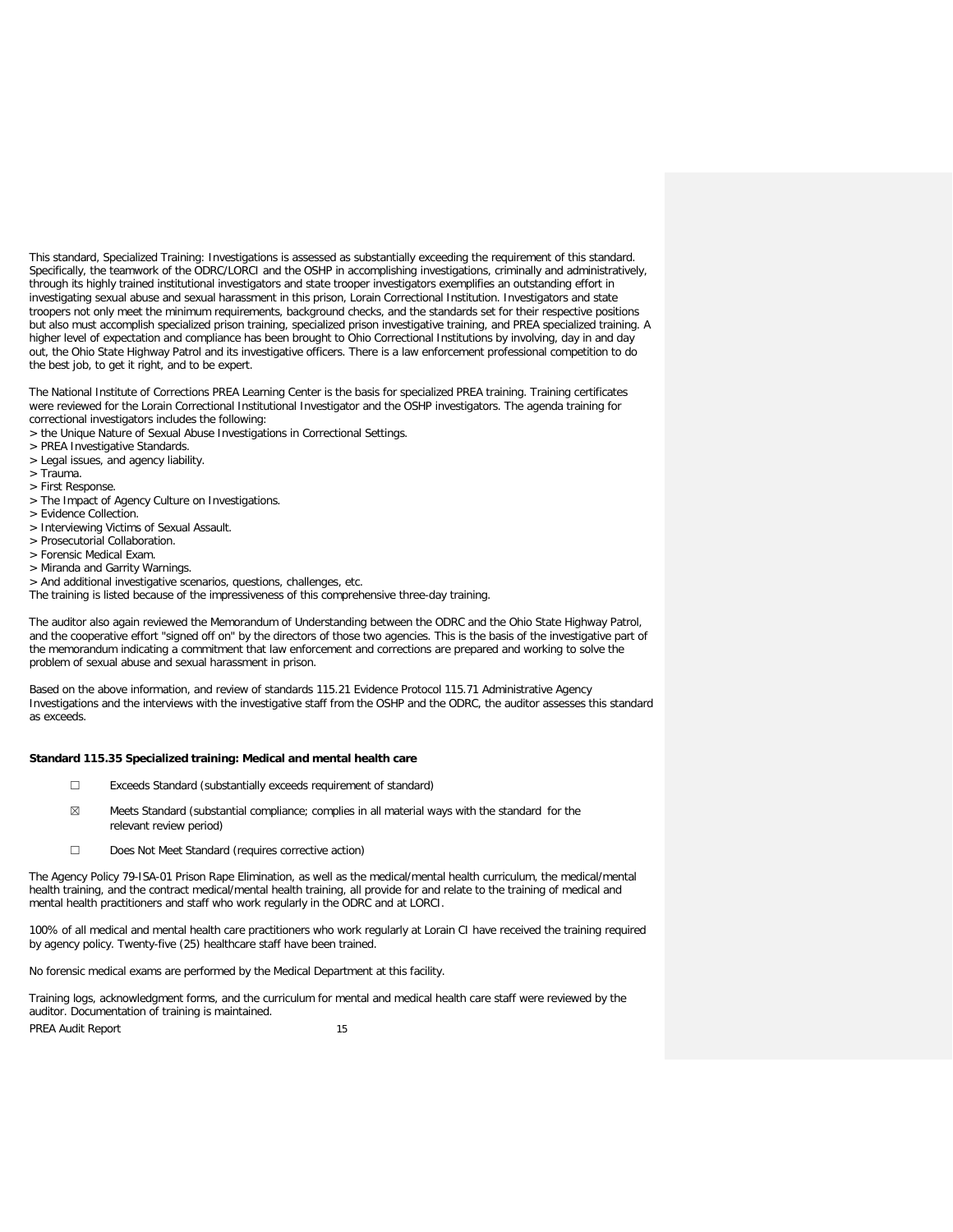Based on the above information, and interviews with specialized staff, the auditor assesses this standard as compliant.

#### **Standard 115.41 Screening for risk of victimization and abusiveness**

- ☒ Exceeds Standard (substantially exceeds requirement of standard)
- ☐ Meets Standard (substantial compliance; complies in all material ways with the standard for the relevant review period)
- ☐ Does Not Meet Standard (requires corrective action)

This facility is a reception facility for Northeast Ohio (25 N.E. counties) and is subject to massive screening, intake, and reception. The Pre-Audit Questionnaire indicates that 8591 inmates entered the facility within the past 12 months, whose length of stay in the facility was for 72 hours or more, and they were screened for risk of sexual victimization or risk of sexually abusing other inmates. All were interviewed within 72 hours. The sheer numbers of inmates that must be screened gives one pause to consider the immense job that must be accomplished to protect inmates and make them safe (the adult male population that is received daily).

The auditor was impressed with the reception unit, and their commitment to appropriate screening of inmates for the risk of sexual victimization and abusiveness. The staff were knowledgeable, very competent and were working hard, this all observed during the week that the auditor was at the facility. Day-to-day operations were an indication of the staff's commitment to an accurate and comprehensive screening process. From the very first, Security Unit Management and medical/mental health care worked as a team to properly evaluate, screen and place inmates. The team effort is "to screen inmates for the risk of sexual victimization and abusiveness and to establish the process for the use of sharing of screening information to make informed decisions for housing, bed, work, education, and program assignments" as outlined in ODRC Policy 79-ISA-04 PREA Risk Assessments and Accommodation Strategies.

Inmates are appropriately screened at both the initial reception level and the institutional reception level such that each individual inmate is educated on how to report sexual abuse or sexual harassment, their rights not to be sexually abused or harassed, or retaliated against. Inmates risk assessment level is based on ODRC's PREA Risk Assessment Automated System utilizing checklist forms, comment/open-ended review sections, and addressing the 10 intake criteria listed in the auditor's tool as follows

- 1) whether the inmate has a mental, physical, or developmental disability.
- 2) age of the inmate.
- 3) physical build of the inmate.
- 4) previous incarceration.
- 5) criminal history (nonviolent and/or violent).
- 6) whether the inmate has prior convictions of sex offenses.
- 7) whether the inmate is perceived to be gay, lesbian, bisexual, transgender, intersex, or gender nonconforming.
- 8) whether the inmate has previously experienced sexual victimization.
- 9) the inmates own perception of vulnerability.

10 whether the inmate is detained solely for civil immigration purposes (zero (0) number of inmates are held for immigration purposes at LORCI).

The above assessment and risk information is shared/maintained on a need to know basis and security passwords are assigned and controlled to monitor the appropriate access and appropriate sharing of this sensitive information.

Based on the interviews with staff and inmates, interviews with specialized staff, and review of the risk assessment process that is used by Lorain Correctional Institution, the auditor assesses this standard as exceeds.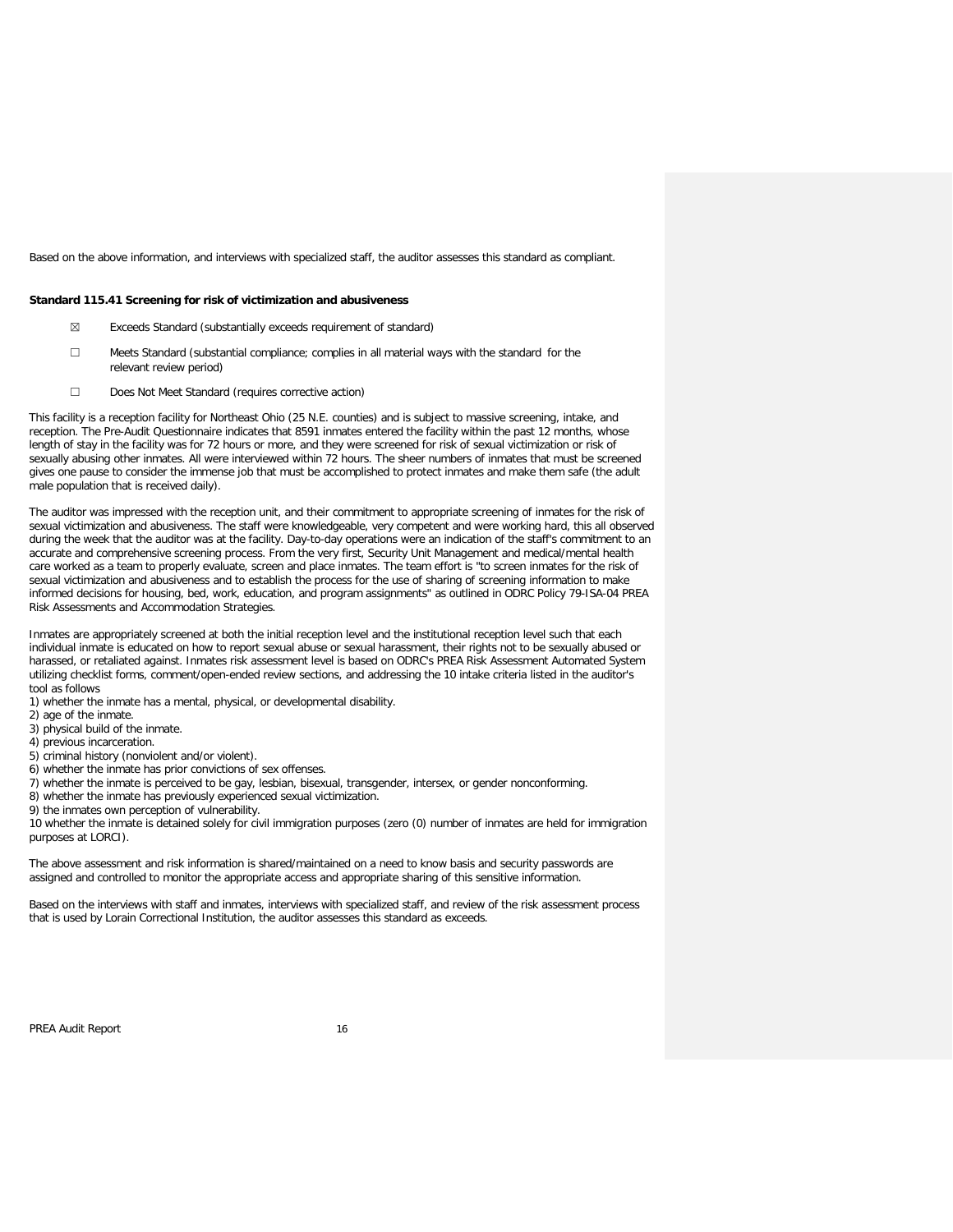#### **Standard 115.42 Use of screening information**

- ☐ Exceeds Standard (substantially exceeds requirement of standard)
- $\boxtimes$  Meets Standard (substantial compliance; complies in all material ways with the standard for the relevant review period)
- ☐ Does Not Meet Standard (requires corrective action)

The use of the Assessment Tool that has been established by the ODRC in conjunction with preventing, detecting, reporting, and eliminating rape in prison is not only a key document as described in standard 115.41, but is a key document for the use of the Unit Management Teams in conjunction with security of the institution. This Assessment Tool and the information it contains helps for the security of staff and inmates working and housed at LORCI. Unit Management staff along with medical/mental health staff and key security staff who have a need to know, use this risk assessment and screening information to appropriately place inmates in housing, work, and program assignments to secure and accomplish the safety, custody, care and control of all inmates at the facility.

Policies of the ODRC, including 79-ISA-01 Prison Rape Elimination; 79-ISA-03 Sexual Abuse Review Team; 79-ISA-04 Risk Assessment and Accommodation Strategies; and 79-ISA-05 Lesbian, Gay, Bisexual, Transgender, and Intersex Inmates, were reviewed, by the auditor and found to direct individual treatment, direct the individual safety and security of each inmate, and direct the appropriate and confidential use of information by staff using the Assessment Tool.

LORCI makes determinations about how to ensure the safety of each inmate on an individual basis. The Unit Management Team makes assignments of housing/programs for transgender or intersex inmates in the facility on a case to case basis. Transgender and Intersex inmates' opinions and perceptions of their own safety and vulnerability, are given consideration.

Based on the above policies mentioned; the observation of the Unit Management, reception, medical/mental health, and security teams; and based on the interviews with specialized staff, and random inmates, this standard is assessed as compliant.

### **Standard 115.43 Protective custody**

- ☐ Exceeds Standard (substantially exceeds requirement of standard)
- $\boxtimes$  Meets Standard (substantial compliance; complies in all material ways with the standard for the relevant review period)
- ☐ Does Not Meet Standard (requires corrective action)

Inmates at high risk for sexual victimization shall not be placed in involuntary segregated housing unless an assessment of all available alternatives has been made. This prohibition against the placement of inmates in protective involuntary segregated housing is clearly outlined in ODRC Policy 79-ISA-04 Risk Assessment and Accommodation Strategies. The policy indicates that if any inmate is placed in involuntary segregated housing, each inmate will be reviewed at least every 30 days as to whether there is a need for separation from the general population. Further, this policy outlines that all available alternatives will be reviewed and considered before placement in involuntary segregated housing. This was confirmed by interviews with key administrative staff, and security staff throughout the facility.

In the past 12 months there have been zero (0) number of inmates at risk of sexual victimization, who were held in involuntary segregation for any period of time (one hour to 30 days or longer).

The auditor assesses this standard as compliant based on the review of policies and procedures, the review of segregated housing, and interviews with staff and inmates, including those staff who work and inmates who live in segregation.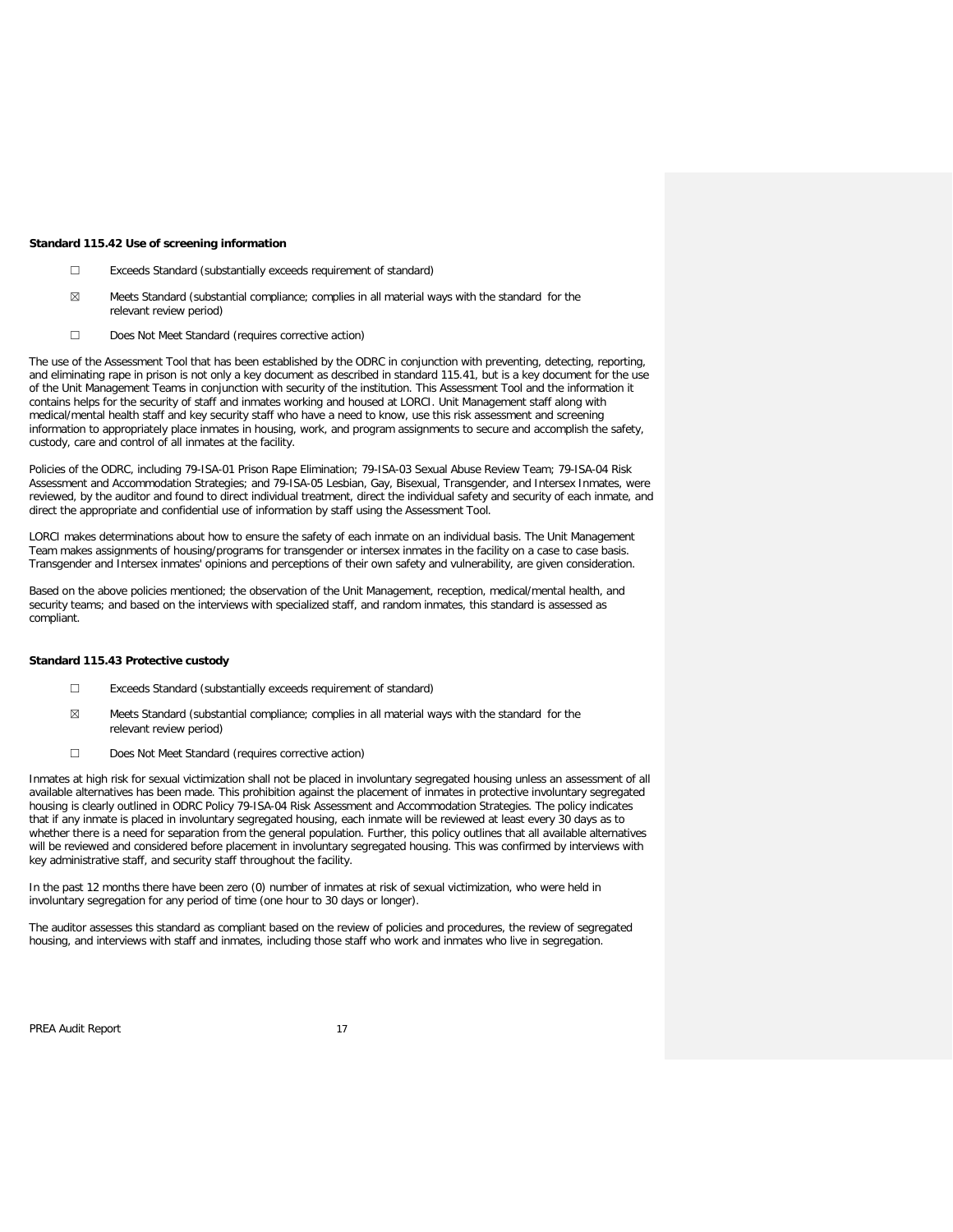#### **Standard 115.51 Inmate reporting**

- ☐ Exceeds Standard (substantially exceeds requirement of standard)
- ☒ Meets Standard (substantial compliance; complies in all material ways with the standard for the relevant review period)
- ☐ Does Not Meet Standard (requires corrective action)

The ODRC Policy 79-ISA-02 Prison Sexual Misconduct, Reporting, Response, Investigation, and Prevention of Retaliation; outlines the procedures for inmates to report sexual abuse, sexual harassment, and retaliation for reporting sexual abuse and sexual harassment (Section 6, procedure A. Reporting of Sexual Misconduct and Retaliation). Also the Inmate Handbook, posters, inmate education videos, video script, and Memorandums of Understanding (MOU) between the Ohio Department of Rehabilitation and Correction and the Ohio Department of Youth Services (inmates in restricted housing) and the MOU between the ODRC and Franklin County Juvenile Detention Facility (inmates housed at an Ohio Department of Rehabilitation and Correction prison), detail ways to report.

Internal ways to report include the following:

>verbally to any staff member

- > in writing to any staff member
- > operations support center 614-995-3584
- > outside agency hotline 614-728-3155

External ways to report:

- > outside agency hotline 614-728-3155
- > family and friends can report allegations of sexual abuse, sexual harassment, and retaliation on an inmate's behalf by calling phone, 614-995-3584
- > email DRC.ReportSexualMisconduct@odrc.state.oh.us
- > volunteers/interns/contractors are trained on how to report sexual abuse, sexual harassment, and retaliation

Upon request, inmates shall be given the opportunity to remain anonymous, (by reporting to outside agencies). Retaliation for reporting incidents of sexual abuse or sexual harassment is prohibited by agency policy. These provisions are outlined in the ODRC policies and noted in the Inmate Handbook, posters displayed at the facility and through the inmate education program. The posters also note "PREA Reporting the Road to Recovery" and emphasize changing the culture by "Breaking the Silence".

The agency requires documentation of reports of sexual abuse and sexual harassment, whether made verbally, in writing, anonymously, or from third parties.

Staff can report, privately, sexual abuse or sexual harassment of inmates by filling out an Incident Report and taking it to the PREA Compliance Manager or sending it to the Agency PREA Coordinator. Staff is trained in the above procedures.

Based on the Pre-Audit Questionnaire, the agency's policy and procedures, posters, documents, and interviews with staff and inmates, the auditor assesses this standard as compliant.

### **Standard 115.52 Exhaustion of administrative remedies**

- ☐ Exceeds Standard (substantially exceeds requirement of standard)
- ☒ Meets Standard (substantial compliance; complies in all material ways with the standard for the relevant review period)
- ☐ Does Not Meet Standard (requires corrective action)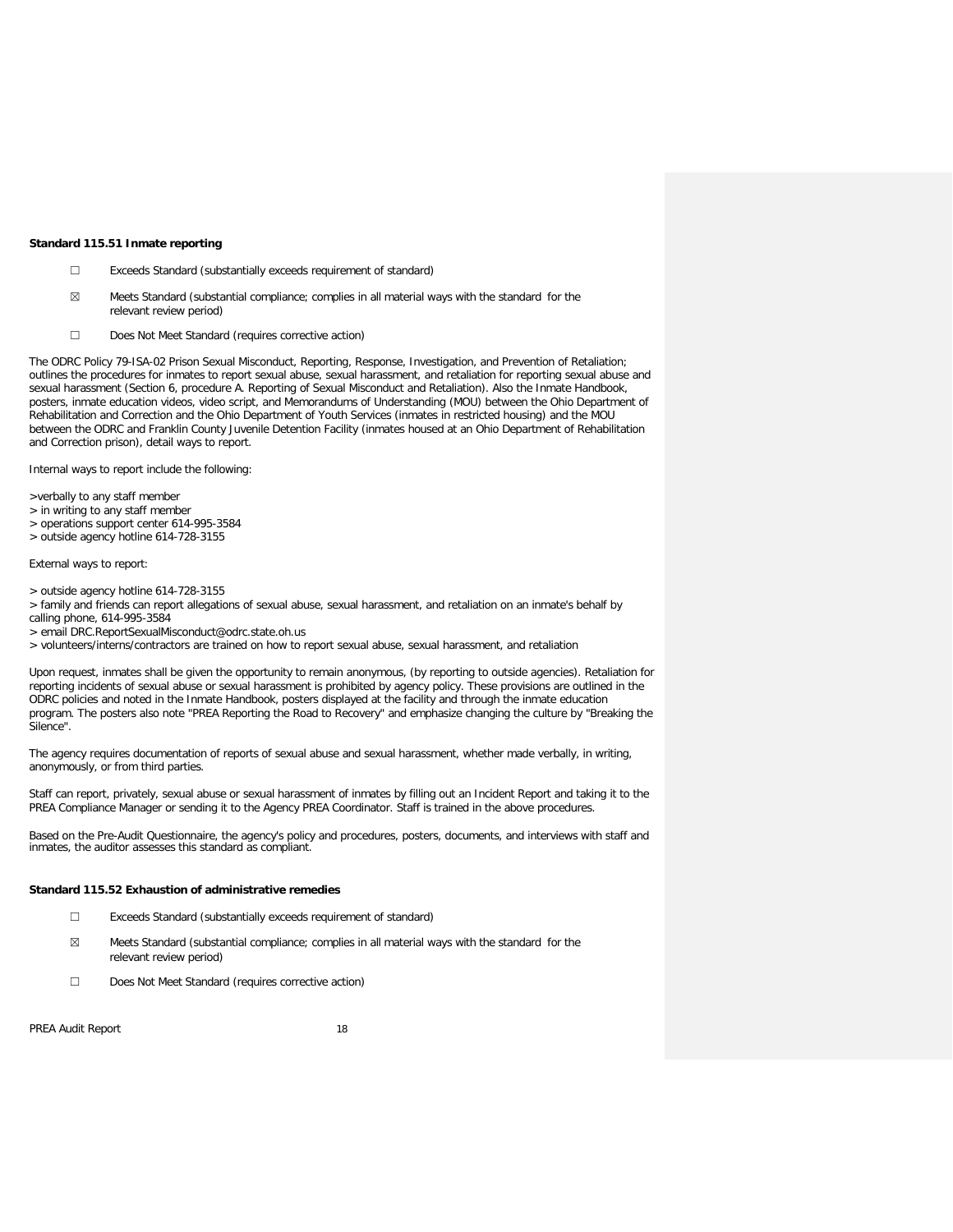A file memo from the Agency PREA Coordinator to the PREA Auditor stipulates the following: "the Ohio Department of Rehabilitation and Correction does not utilize the Inmate Grievance Process, as its administrative procedure for handling allegations of sexual abuse or sexual harassment. All cases of sexual abuse or sexual harassment are referred to the institutional investigator... Department Policy 79-ISA-02 Prison Sexual Misconduct, Reporting, Response, and Prevention of Retaliation. This policy adheres to time constraints referenced in this standard." Inmates are not prohibited from utilizing any grievance related forms to communicate PREA allegations in writing. ODRC does educate inmates that the forms will be immediately channeled to the Institutional Investigator for proper handling.

Based on this file memo and the opportunities to report afforded to the ODRC inmates, staff, families, volunteers, contractors, and etc., the auditor assesses this standard as compliant.

### **Standard 115.53 Inmate access to outside confidential support services**

- ☐ Exceeds Standard (substantially exceeds requirement of standard)
- $\boxtimes$  Meets Standard (substantial compliance; complies in all material ways with the standard for the relevant review period)
- ☐ Does Not Meet Standard (requires corrective action)

LORCI provides inmates' access to outside victim advocates for emotional support services related to sexual abuse. It also informs inmates the extent to which communications may be monitored. The Lorain Correctional Institution and the Nord Center (the Lorain County Rape Crisis Service) have a Memorandum of Understanding (MOU) outlining services.

The MOU outlines the following services of the Nord Center; accompanying and supporting the victim through the forensic examination process; accompanying and supporting the victim through investigatory interviews; providing emotional support; providing crisis intervention services; providing referrals for resources; providing follow-up services; limits to confidentiality are outlined; a telephone number is available for victims to call; and an address is available for victims to write. This MOU is effective November 6, 2016 through end date November 5, 2019. Posters are placed throughout LORCI advertising "For confidential emotional support you can write to: Lorain County Rape Crisis Service the Nord Center".

Based on posters, the institution MOU, interviews with staff and inmates, and contact with the Nord Center, the auditor assesses this standard as compliant.

### **Standard 115.54 Third-party reporting**

- ☒ Exceeds Standard (substantially exceeds requirement of standard)
- ☐ Meets Standard (substantial compliance; complies in all material ways with the standard for the relevant review period)
- ☐ Does Not Meet Standard (requires corrective action)

The LORCI and the ODRC provides a method to receive third-party reports of inmate sexual abuse or sexual harassment. As indicated in standard 115.51 Inmate Reporting, several of these ways are available for third-party reporting on behalf of an inmate. ODRC is seriously committed to eliminating rape in prison through its PREA program and third-party reporting accentuates and emphasizes its commitment to prevention, detection, and reporting sexual abuse and sexual harassment supporting an "exceeds" assessment for this standard, 115.54 Third-Party Reporting.

Specifically noted, third-party reporting can be accomplished by the following:

- > contact with the Operational Support Center, phone 614-995-3584
- > the outside agency hotline 614-728-3155
- > contact with the agency Inspector General or OSHP
- > family and friends can report allegations by calling 614-995-3584
- > emailing DRC.ReportSexualMisconduct@odrc.state.oh.us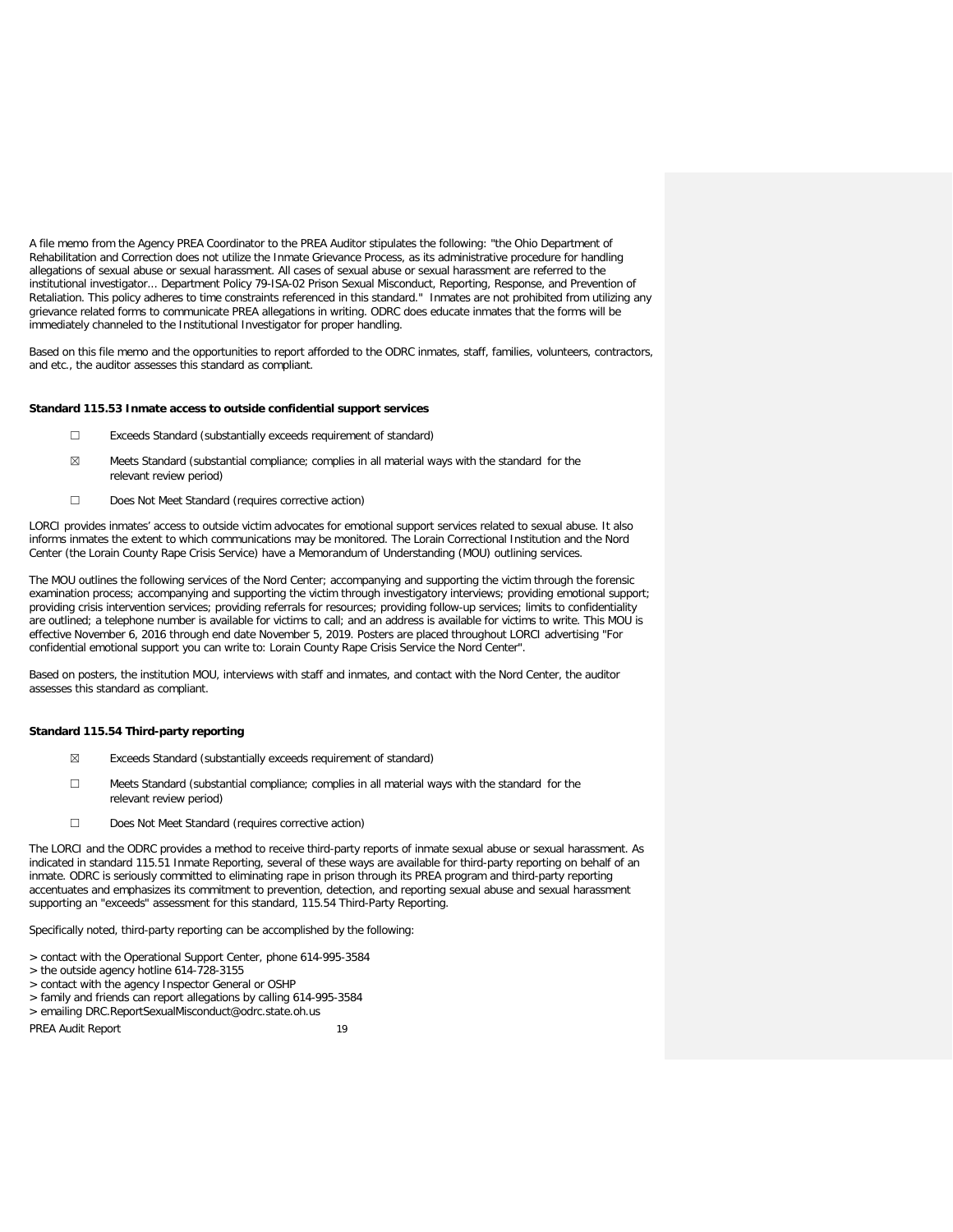The ability/opportunity to report is a serious issue that the ODRC has championed. The ODRC is changing the culture of silence to a culture of report, report, report.

Based on ODRC's efforts to change the prison culture, ODRC's policies and procedures, the Inmate Handbook, and interviews with staff and inmates, this standard is assessed as exceeds.

### **Standard 115.61 Staff and agency reporting duties**

- ☐ Exceeds Standard (substantially exceeds requirement of standard)
- $\boxtimes$  Meets Standard (substantial compliance; complies in all material ways with the standard for the relevant review period)
- ☐ Does Not Meet Standard (requires corrective action)

The ODRC and Lorain Correctional Institution (as with all ODRC facilities) requires all staff to report immediately and according to policy 79-ISA-02 Prison Sexual Misconduct, Reporting, Response, Investigation, and Prevention of Retaliation; any knowledge, suspicion, or information they receive regarding an incident of sexual abuse or sexual harassment that occurs at LORCI. The report must be made immediately. This policy also stipulates that retaliation and third party and anonymous reports shall be reported to the Institutional Investigator (the Institutional Investigator is responsible for monitoring retaliation, and working with the OSHP on all allegations of sexual abuse).

LORCI/ODRC has Zero Tolerance for sexual abuse and sexual harassment. It's commitment to Zero Tolerance is outlined in its policy and procedures (79-ISA-01), reporting duties include all subsections a-e (reporting, information use, legal reporting, youthful reporting which is not applicable, third-party and anonymous reports).

Based on, formal random staff interviews, informal interviews and discussions with staff and the responses that clearly indicated staff were aware of their "duty to report" and based on staff training curriculum, online training scripts, and the documentation of such training, the auditor assesses this standard as compliant.

### **Standard 115.62 Agency protection duties**

- ☐ Exceeds Standard (substantially exceeds requirement of standard)
- $\boxtimes$  Meets Standard (substantial compliance; complies in all material ways with the standard for the relevant review period)
- ☐ Does Not Meet Standard (requires corrective action)

The Agency Policy 79-ISA-02 Prison Sexual Misconduct, Reporting, Response, Investigation, and Prevention of Retaliation states in section F, page 13 how to handle reports of substantial risk of imminent sexual abuse. All reports require immediate action to protect the inmate, (it is noted that it takes some action to assess and implement appropriate protective measures without unreasonable delay).

The above mentioned policy outlines the following:

1) All reports shall immediately be forwarded to the investigator, Unit Management Chief, and shift supervisor.

2) When considering the protection of staff or inmates, staff shall consider housing changes, transfers, and/or removal of alleged staff or abusers.

3) Risk of imminent sexual abuse shall be investigated by a staff member assigned by the managing officer.

4) Inmates shall not be placed in involuntary segregation unless there is no alternative.

5) Appropriate paperwork will be completed.

- 6) The managing officer's designee shall provide a documented response within 48 hours.
- 7) A documented final decision shall be made within five calendar days.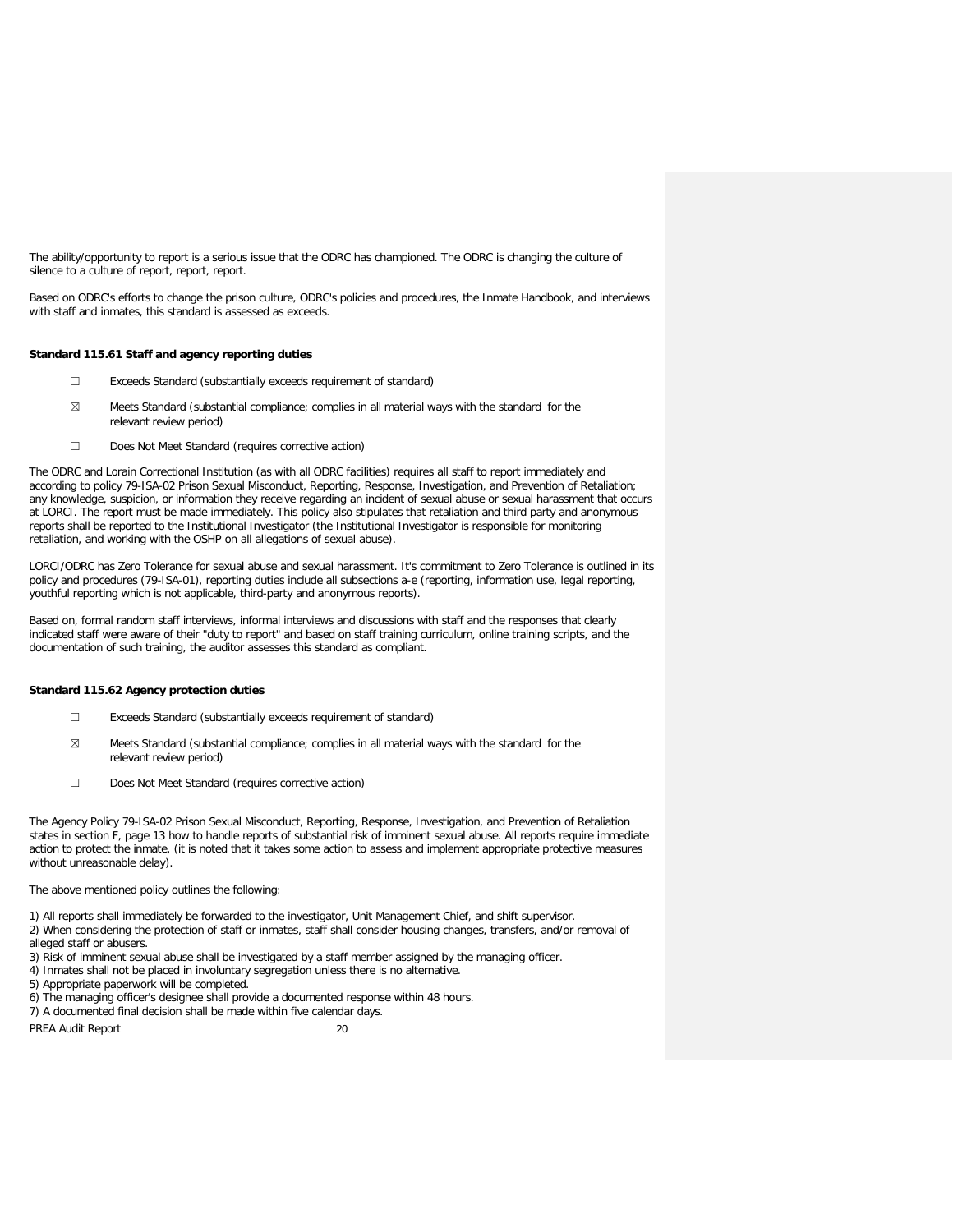8) A copy of the Imminent Risk of Sexual Abuse Form will be sent to Unit Management for special screening in the PREA Risk Assessment System.

In the past 12 months there have been zero (0) times the facility has determined that an inmate was subject to be of substantial risk of imminent sexual abuse. This taken from the Pre-Audit Questionnaire.

Based on the ODRC policy and procedures and interviews with the Warden and key staff, this standard is assessed as compliant.

#### **Standard 115.63 Reporting to other confinement facilities**

- ☐ Exceeds Standard (substantially exceeds requirement of standard)
- ☒ Meets Standard (substantial compliance; complies in all material ways with the standard for the relevant review period)
- ☐ Does Not Meet Standard (requires corrective action)

The ODRC/Lorain Correctional Institution Policy 79-ISA-02 Prison Sexual Misconduct, Reporting, Response, Investigation, and Prevention of Retaliation; advises that upon receiving an allegation that an inmate was sexually abused while confined at another facility, the head of the receiving facility/designee must notify the head of the facility or appropriate office of the agency/facility where the sexual abuse is alleged to have occurred. Also outlined is the direction requiring that, when reporting to other facilities. LORCI will accomplish such as soon as possible, but no longer than 72 hours after receiving the allegation. The Institutional Investigator documents all allegations as noted by the PREA auditor.

LORCI is a reception center that receives inmates from 25 NE Ohio counties and thusly, as a reception center, is alerted to allegations of sexual abuse by the newly received inmate. It should be noted that in this process of reporting and addressing sexual abuse and harassment in prison, it is important that the reception center continue to pay close attention to allegations of sexual abuse that may have occurred at other of facilities. Every allegation needs to be reported to the facility/agency where the misconduct/abuse may have occurred.

This standard addresses not only reporting to other facilities, but how many reports LORCI received from other facilities that an allegation of sexual abuse occurred at Lorain Correctional Institution. In the past 12 months, the number of allegations of sexual abuse the facility received from other facilities was seven (7). These allegations were referred to the investigator and investigated.

Based on the review of policies and procedures and interviews with the Warden, the investigator, and the documentation of investigations, this standard is assessed as compliant.

### **Standard 115.64 Staff first responder duties**

- ☐ Exceeds Standard (substantially exceeds requirement of standard)
- $\boxtimes$  Meets Standard (substantial compliance; complies in all material ways with the standard for the relevant review period)
- ☐ Does Not Meet Standard (requires corrective action)

The agency and the Lorain Correctional Institution have policy and procedures for response to allegations of sexual abuse. The following is quoted from the LORCI policy: "Response to Sexual Abuse.

1. First responders.

The Sexual Abuse First Responder Checklist (appendix D) shall be used upon report of an allegation of inmate sexual abuse. The first initial actions of security and non-security staff members are noted below: the first security supervisor to respond to the report shall be required to: a. Separate the alleged victim and abuser.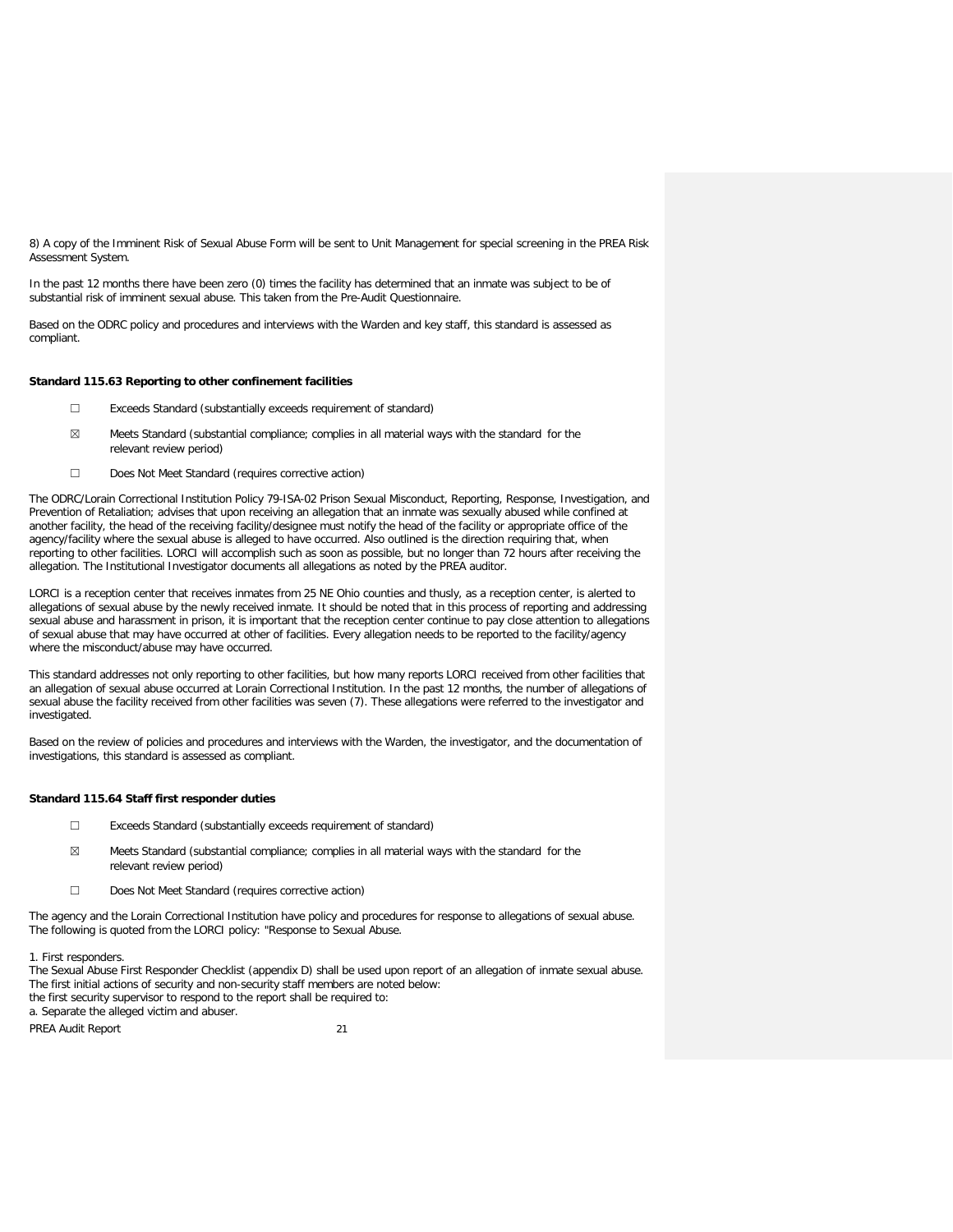b. Preserve and protect any crime scene. In total appropriate steps can be taken to collect any evidence pursuant to Department Policy, 310-SEC-13, Protection of a Crime Scene, and appendix A of this policy.

c. Request that the alleged victim not take any actions that could destroy physical evidence.

d. Ensure the alleged abuser does not take any actions that could destroy physical evidence.

The first non-security, or the first line security staff member to respond to the report shall be required to:

a. Separate the alleged victim and abuser.

b. Request that the alleged victim not take any actions that could destroy physical evidence, and then notify the security shift supervisor."

The above is followed up with medical responsibilities; completion of the allegation of sexual abuse report packet including incident summary, first responder information, victim information, perpetrator information, protection and follow up, investigation and outcome, Sexual Abuse Review Team, and prosecution results.

In the past 12 months there have been twelve (12) number of allegations of inmate sexual abuse. Of these allegations, eight (8) were responded to by a security person and five (5) were notified within a time period that allowed for the collection of physical evidence.

Based on the auditor's review of the allegations, review of the investigations, and review of the Sexual Abuse Report Packet information, and based on interviews with staff, this standard is assessed as compliant.

### **Standard 115.65 Coordinated response**

- ☐ Exceeds Standard (substantially exceeds requirement of standard)
- ☒ Meets Standard (substantial compliance; complies in all material ways with the standard for the relevant review period)
- ☐ Does Not Meet Standard (requires corrective action)

The Lorain Correctional Institution has developed a written institutional plan to coordinate actions taken in response to an incident of sexual abuse among its first responders, medical and mental health staff, investigators, and facility leadership. The coordinated response is outlined in LORCI Policy 03-LORCI-02 Prison Sexual Misconduct, Reporting, Response, Investigation, and Prevention of Retaliation. The policy addresses procedures which include:

> reporting sexual abuse, sexual harassment and retaliation for reporting.

- > response to sexual abuse.
- > medical responsibilities.
- > mental health responsibilities.
- > investigations.
- > Victim Support Person responsibilities.
- > completion of an investigation, and monitoring retaliation.
- > institutional leadership.

Institutional leadership includes the direction that the managing officer, the Deputy Warden, Chief of Security, and executive staff shall ensure all employees, contractors, and volunteers, under their supervision, comply with PREA requirements by the monitoring of all sexual abuse, sexual harassment and retaliation reports and incidents, including the Sexual Abuse Review Team, review of all substantiated and unsubstantiated allegations, and obtaining all "relevant input".

Based on the above information, and interviews with the Warden and specialized staff, and with the Incident Review Team members, the auditor assesses this standard as compliant.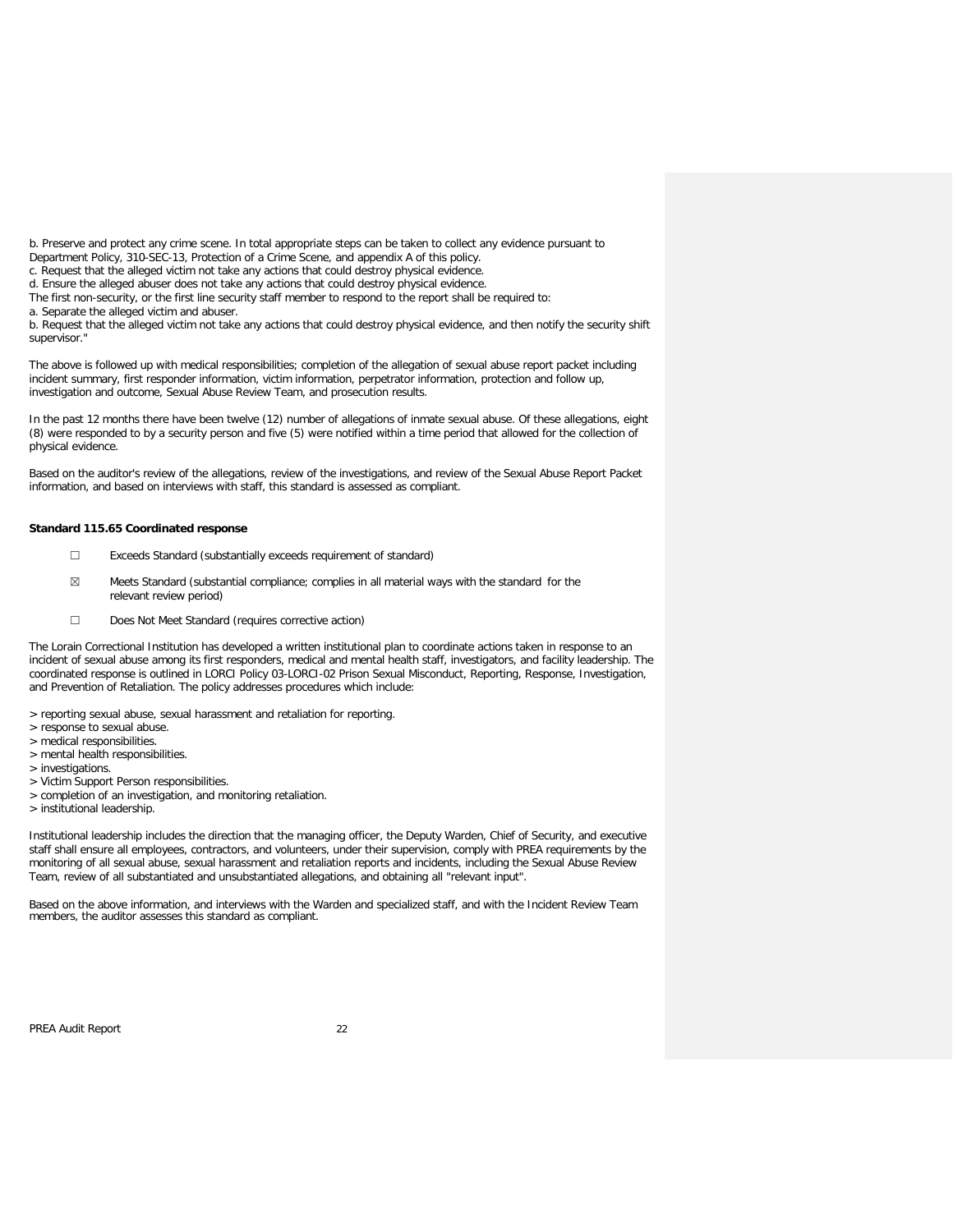#### **Standard 115.66 Preservation of ability to protect inmates from contact with abusers**

- ☐ Exceeds Standard (substantially exceeds requirement of standard)
- $\boxtimes$  Meets Standard (substantial compliance; complies in all material ways with the standard for the relevant review period)
- ☐ Does Not Meet Standard (requires corrective action)

The Ohio Department of Rehabilitation and Correction has entered into new or renewed collective bargaining agreements since August 20, 2012. The Educators Union, the OEA/NEA; the Ohio Civil Service Employees Association OCSEA/AFSCME; and the Ohio Service Employees International Union SEIU/1199 have all entered into agreements with the ODRC and have contracts, which contained language such that the ODRC has the ability to protect inmates from contact with abusers.

The auditor reviewed the agreements and discussed them with the Warden, the Agency PREA Coordinator, and the Institutional PREA Manager and all agreed that these contracts as outlined in the Management's Right section of the contract, preserve the agency's ability to protect inmates from contact with abusers.

The auditor assesses this standard as compliant based on the above contracts and interviews.

#### **Standard 115.67 Agency protection against retaliation**

- ☐ Exceeds Standard (substantially exceeds requirement of standard)
- ☒ Meets Standard (substantial compliance; complies in all material ways with the standard for the relevant review period)
- ☐ Does Not Meet Standard (requires corrective action)

The ODRC Policy 79-ISA-02 Prison Sexual Misconduct, Reporting, Response, Investigation, and Prevention of Retaliation; protects all inmates and staff who report sexual abuse or sexual harassment or cooperate with sexual abuse or sexual harassment investigations from retaliation by other inmates or staff. Knowledge of this protection and emphasis on protection from retaliation is further addressed in the Employee Handbook and the LORCI Inmate Handbook.

This protection against retaliation is further noted by posters and notices placed throughout the facility.

Inmates and staff have been trained and educated on this protection from retaliation.

Formal and scripted questions during the interviews of random staff and random inmates address the fact that inmates and staff have the right to be free from retaliation for reporting sexual abuse. All staff and inmates who were interviewed, responded affirmatively and knew that retaliation was prohibited.

The LORCI Institutional Investigator is responsible for monitoring retaliation, and does so every 30, 60, and 90 days (longer if necessary). This is more often than is required by the standard itself.

In the past 12 months there have been zero (0) number of instances of retaliation that have occurred at the facility. This according to the Pre-Audit Questionnaire.

Interviews with the Institutional Investigator, the Warden and staff and inmates confirm compliance.

PREA Audit Report 23

**Commented [O1]:**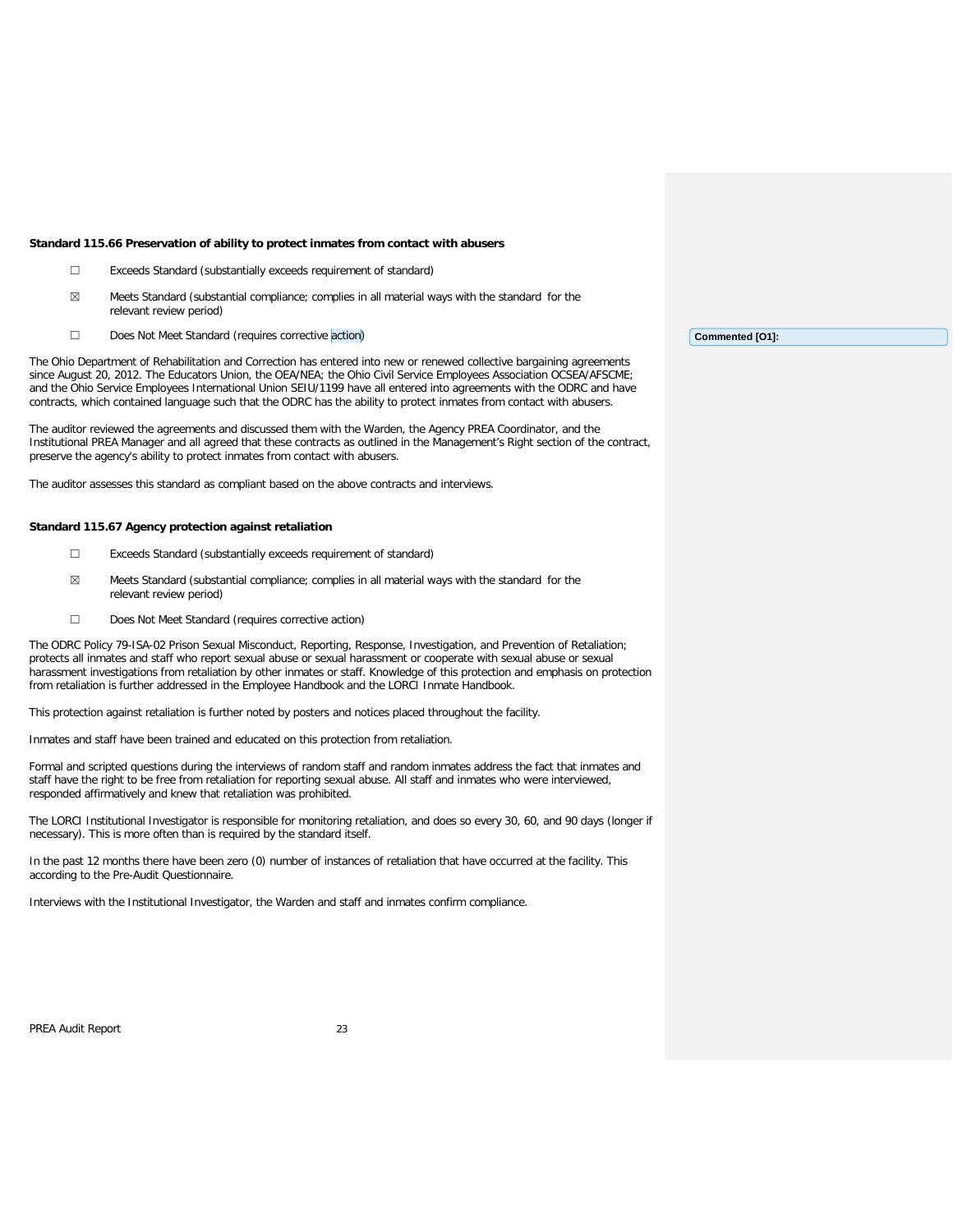#### **Standard 115.68 Post-allegation protective custody**

- ☐ Exceeds Standard (substantially exceeds requirement of standard)
- $\boxtimes$  Meets Standard (substantial compliance; complies in all material ways with the standard for the relevant review period)
- ☐ Does Not Meet Standard (requires corrective action)

The agency has a policy prohibiting the placement of inmates who allege to have suffered sexual abuse in involuntary segregated housing unless there are no alternatives available. This is outlined in ODRC Policy 79-ISA-04 Risk Assessment and Accommodation Strategies, which indicates involuntary segregation is used only as a last resort for the protection of inmates who have alleged to have suffered sexual abuse.

The Unit Management Teams assist in placing inmates at high risk of victimization, into safe circumstances. The Unit Management Teams individually address risk assessment of the inmates at LORCI and appropriately screen all inmates to ensure safety, custody, care, and control. Each inmate is an afforded an assessment screen and if any inmate is placed in involuntary segregation, the appropriate alternative steps have been reviewed and taken if possible.

In the past 12 months there have been zero (0) number of inmates who have been placed in involuntary segregated housing.

Based on the above policies and procedures and interviews with key staff including the Warden and the Institutional PREA Manager, this standard is assessed as compliant.

### **Standard 115.71 Criminal and administrative agency investigations**

- ☒ Exceeds Standard (substantially exceeds requirement of standard)
- ☐ Meets Standard (substantial compliance; complies in all material ways with the standard for the relevant review period)
- ☐ Does Not Meet Standard (requires corrective action)

The ODRC has a policy 79-ISA-02 Prison Sexual Misconduct, Reporting, Response, Investigation, and Prevention of Retaliation related to criminal and administrative investigations. Investigations within the ODRC and LORCI concerning sexual abuse are thorough, comprehensive and professional. These investigations are coordinated with the Ohio State Highway Patrol.

This particular standard has 12 sub-standards (a-l) on the Auditor's Compliance Tool which are addressed either through the policy of the ODRC, the policy of the Ohio State Highway Patrol, or through the laws of the State of Ohio. Additionally, the ODRC Policy 79-ISA-02 mentioned above, details the procedures and steps to complete an investigation and, as related in standard 115.21 Evidence Protocol and Forensic Medical Examinations, and 115.22 Policies to Ensure Referrals of Allegations for Investigations, there is a Memorandum of Understanding between the ODRC and the OSHP detailing investigative cooperation. There is professional and expert collaboration between the OSHP and the investigative offices of LORCI. The OSHP has an office at LORCI.

The MOU between the two agencies details the following:

- 1) PREA incident investigations
- 2) victims of sexual abuse forensic medical examinations
- 3) victim advocate/rape crisis center assistance
- 4) specialized training.
- 5) investigator evidence collection
- 6) investigator interviews
- 7) credibility of victims, witnesses
- 8) documentation
- 9) substantiated allegation referral
- 10) the departure of victim or abuser from employment or control at the facility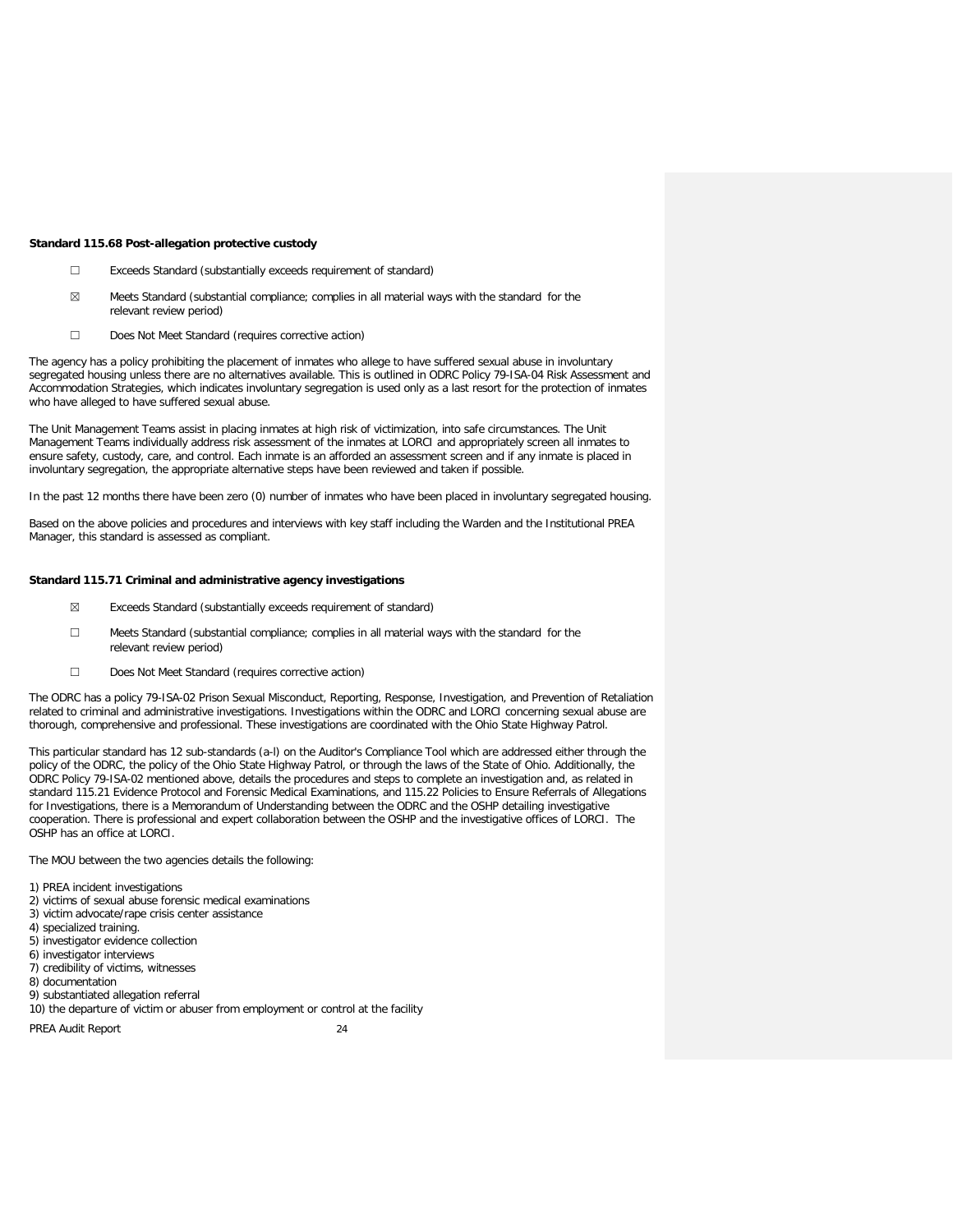Substantiated allegations that appear to be criminal are referred for prosecution. The number of sustained allegations of conduct that appear to be criminal that were referred for prosecution since August 20, 2012 or since the last PREA audit, whichever was later, is three (3). This taken from the Pre-Audit Questionnaire.

The State Retention Schedule requires that special investigative case files be retained for 10 years after an inmate has reached final release (expiration of sentence, death) or 10 years after an employee is no longer employed by the agency. The OSHP requires that records are held indefinitely for all criminal investigations.

Based on the above information, and based interviews with the Warden, specialized staff, the Ohio State trooper assigned to LORCI, and the Institutional Investigator all support an "exceeds" assessment of this standard.

### **Standard 115.72 Evidentiary standard for administrative investigations**

- ☐ Exceeds Standard (substantially exceeds requirement of standard)
- $\boxtimes$  Meets Standard (substantial compliance; complies in all material ways with the standard for the relevant review period)
- ☐ Does Not Meet Standard (requires corrective action)

As defined in the ODRC Policy 79-ISA-02 Prison Sexual Misconduct, Reporting, Response, Investigation, and Prevention of Retaliation, the agency "imposes a standard no higher than a preponderance of the evidence for administrative investigations".

The agency policy and interviews with the Institutional Investigator and the Warden support compliance for this evidentiary standard.

### **Standard 115.73 Reporting to inmates**

- ☐ Exceeds Standard (substantially exceeds requirement of standard)
- ☒ Meets Standard (substantial compliance; complies in all material ways with the standard for the relevant review period)
- ☐ Does Not Meet Standard (requires corrective action)

The ODRC Policy 79-ISA-02 Prison Sexual Misconduct, Reporting, Response, Investigation, and Prevention of Retaliation requires that when an inmate makes an allegation of sexual abuse, he is informed verbally or in writing as to whether the allegation has been determined to be substantiated, unsubstantiated, or unfounded following an investigation.

Lorain Correctional Institution abides by this policy and informs inmates as to whether the allegation has been determined to be substantiated, unsubstantiated, or unfounded following the investigation. In the past 12 months there have been 12 completed criminal or administrative investigations of alleged inmate sexual abuse and 12 inmates were notified either verbally or in writing of the results of the investigation. This taken from the Pre-Audit Questionnaire.

The auditor reviewed incident reports, PREA Incident Packets, documentation of notification, and interviewed with the Institutional Investigator (who is responsible for notification to the inmate, and maintaining documentation), and has assessed this standard as meets compliance.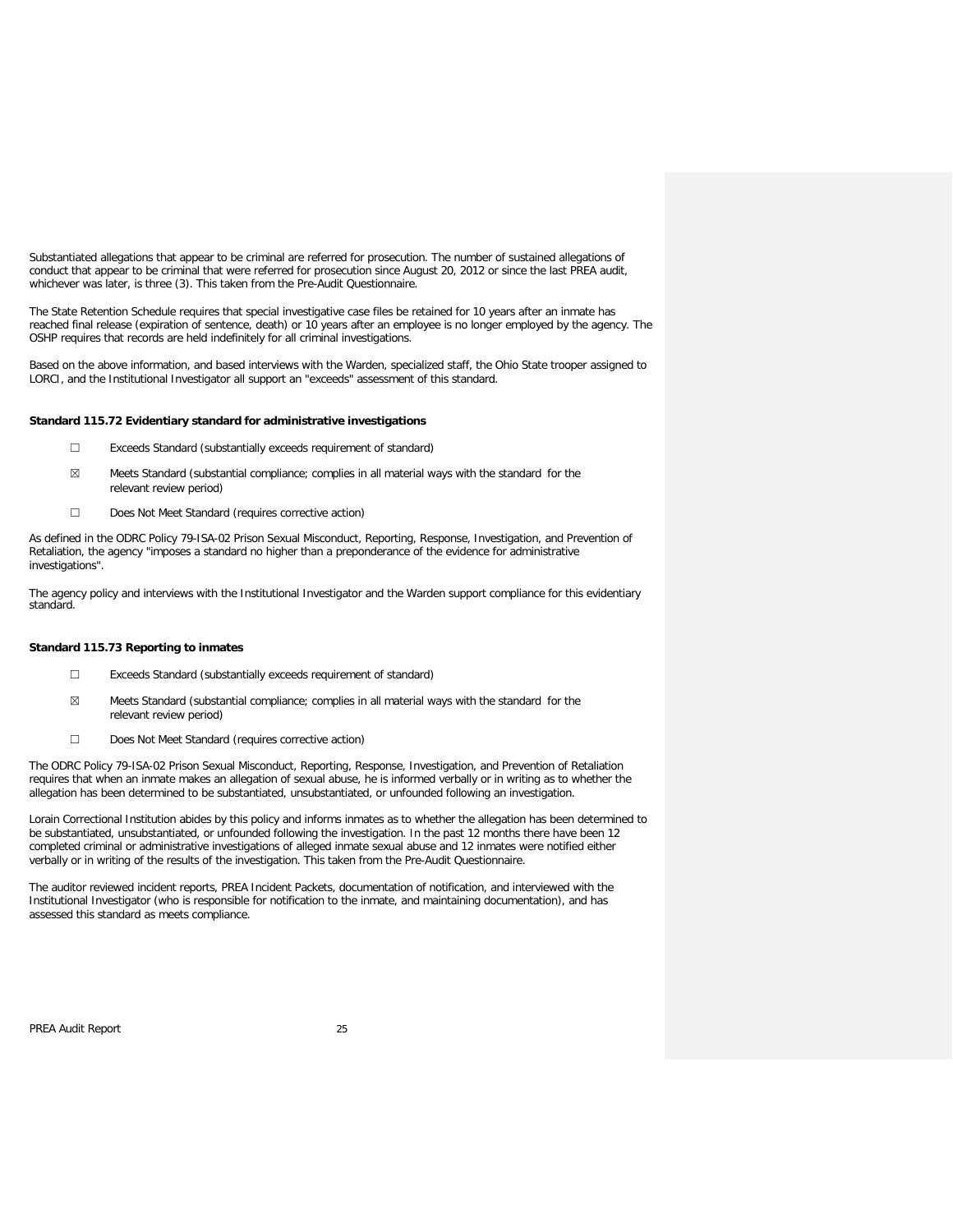#### **Standard 115.76 Disciplinary sanctions for staff**

- ☐ Exceeds Standard (substantially exceeds requirement of standard)
- $\boxtimes$  Meets Standard (substantial compliance; complies in all material ways with the standard for the relevant review period)
- ☐ Does Not Meet Standard (requires corrective action)

The ODRC Policy 79-ISA-01 Prison Rape Elimination and Personnel Policy 31 SEM 02 Standards of Employee Conduct, and 31 SEM 07 Unauthorized Relationships stipulate that staff is subject to disciplinary sanctions up to and including termination for violating the agency sexual abuse or sexual harassment policy.

Pursuant the Ohio Revised Code, sexual conduct with an inmate or anyone under the supervision of the ODRC is considered criminal. The ODRC will refer and pursue all cases for criminal prosecution.

In the past 12 months there have been zero (0) number of staff from the facility who have been terminated or resigned prior to termination for violating agency sexual abuse or sexual harassment policies. In the past 12 months there have been zero (0) number of staff from the facility who have been disciplined, short of termination, for violation of agency sexual abuse or sexual harassment policies. In the past 12 months there have been zero (0) number of staff from the facility that have been reported to law enforcement or licensing boards following their termination or resignation prior to termination, for violating agency sexual abuse or sexual harassment policies. This is taken from the Pre-Audit Questionnaire.

Based on the above information and review of personnel and agency policies and interviews with the Warden and investigative staff, this standard is assessed as compliant.

### **Standard 115.77 Corrective action for contractors and volunteers**

- ☐ Exceeds Standard (substantially exceeds requirement of standard)
- ☒ Meets Standard (substantial compliance; complies in all material ways with the standard for the relevant review period)
- ☐ Does Not Meet Standard (requires corrective action)

Similar to standard 115.76, Corrective Action and Discipline for Contractors and Volunteers is defined by policy 79-ISA-01 Prison Rape Elimination and 71-SOC-01, Standards of Conduct for Contractors and Volunteers. The Ohio Revised Code may also apply to contractors and volunteers. Contractors, volunteers and others who fall under the standard have been trained and alerted to these policies, rules and regulations.

In the past 12 months there have been no contractors nor volunteers who have been reported to law enforcement agencies and relevant licensing boards for engaging in sexual abuse of inmates. In the past 12 months there have been zero (0) number of contractors or volunteers reported to law enforcement for engaging in sexual abuse of inmates. This information taken from the Pre-Audit Questionnaire.

Based on the information taken from the Pre-Audit Questionnaire, policies, and interviews with the Warden and investigative staff, this standard is assessed as compliant.

### **Standard 115.78 Disciplinary sanctions for inmates**

- ☐ Exceeds Standard (substantially exceeds requirement of standard)
- ☒ Meets Standard (substantial compliance; complies in all material ways with the standard for the relevant review period)
- ☐ Does Not Meet Standard (requires corrective action)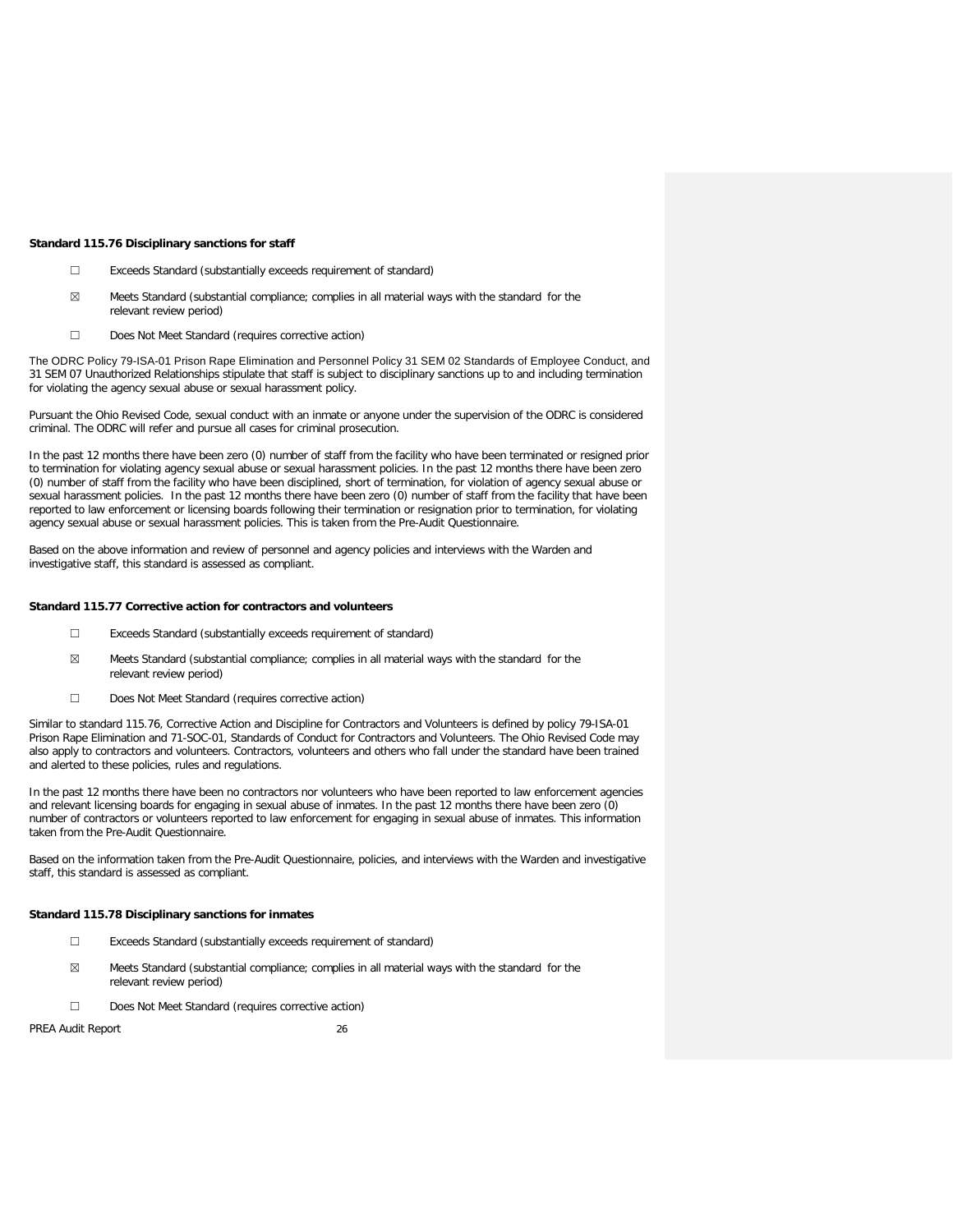Inmate Rules of Conduct 5120-9-06, ODRC, Administrative Code, Rules Violations/Disciplinary Violations, and the Inmate Disciplinary Process, in policy 56-DSC-01, which address disciplinary sanctions for inmates and a formal disciplinary process following an administrative finding that an inmate engaged in inmate-on-inmate sexual abuse or harassment. Further, Administrative Codes 5120-9-07 and 5120-9-08 define and list the disposition for rule violations. This information is available through the Inmate Handbooks, handouts, the law library and the electronic kiosk machines.

Inmates are subject to disciplinary sanctions only pursuant to a formal disciplinary process following an administrative finding. PREA criminal findings are handled through the OSHP and the judicial system.

In the past 12 months, there has been one (1) finding of inmate-on-inmate sexual abuse that has occurred at the facility. In the past 12 months, there has been one (1) number of criminal findings of guilt for inmate-on-inmate sexual abuse that has occurred at the facility. This information taken from the Pre-Audit Questionnaire.

The agency prohibits disciplinary action for a report of sexual abuse meeting good-faith, based upon a reasonable belief that the alleged conduct occurred (policy 79-ISA-02). Sexual activity between inmates is prohibited (5120-9-06). The facility offers therapy, counseling, or other interventions designed to address and correct the underlying reasons or motivations for sexual abuse.

Based on the above information, and interviews with staff and inmates, the auditor assesses this standard as compliant.

### **Standard 115.81 Medical and mental health screenings; history of sexual abuse**

- ☐ Exceeds Standard (substantially exceeds requirement of standard)
- $\boxtimes$  Meets Standard (substantial compliance; complies in all material ways with the standard for the relevant review period)
- ☐ Does Not Meet Standard (requires corrective action)

As directed by ODRC Policy 79-ISA-04 PREA Risk Assessment and Accommodation Strategies, all inmates at LORCI that have disclosed any prior sexual victimization during assessment screening, pursuant standard 115.41 are offered a follow-up with a medical or mental health practitioner. Additionally, offenders who have previously perpetrated abuse as indicated in standard 115.41 during assessment screening are offered a follow-up meeting with a mental health practitioner. These follow-up meetings for the victim or for the abuser are offered within 14 days of screening. This is a key element in changing the culture of prison incarceration, no longer is the institution possibly ignoring abuse and harassment, they must address rape in prison as directed by PREA. The efforts being made by the ODRC to prevent, detect, and respond to and eliminate rape in prison is obvious by the policies and procedures developed and by the training of all staff, including specialized training to investigators and medical and mental health staff, and including first responder training to security and non-security staff.

In the past 12 months, 100% of the inmates who disclosed prior victimization during the screening processes were offered a follow-up meeting with a medical or mental health practitioner. In the past 12 months 100% of the inmates who have previously perpetrated sexual abuse as indicated during the screening process were offered a follow-up meeting with a mental health practitioner. This information detailed in the Pre-Audit Questionnaire.

The assessment process used by the ODRC, is a thorough and comprehensive team effort as practiced by the medical and mental health intake staff, the assessment staff, the security staff, and the Unit Management staff. Information related to sexual victimization or abusiveness is strictly limited. This information is used only to make the appropriate assignments for institutional placement, treatment, housing, and programs.

Based on the review of policy and procedures, risk assessments, the intake process and the auditor's interviews with inmates, and staff, this standard is assessed as compliant.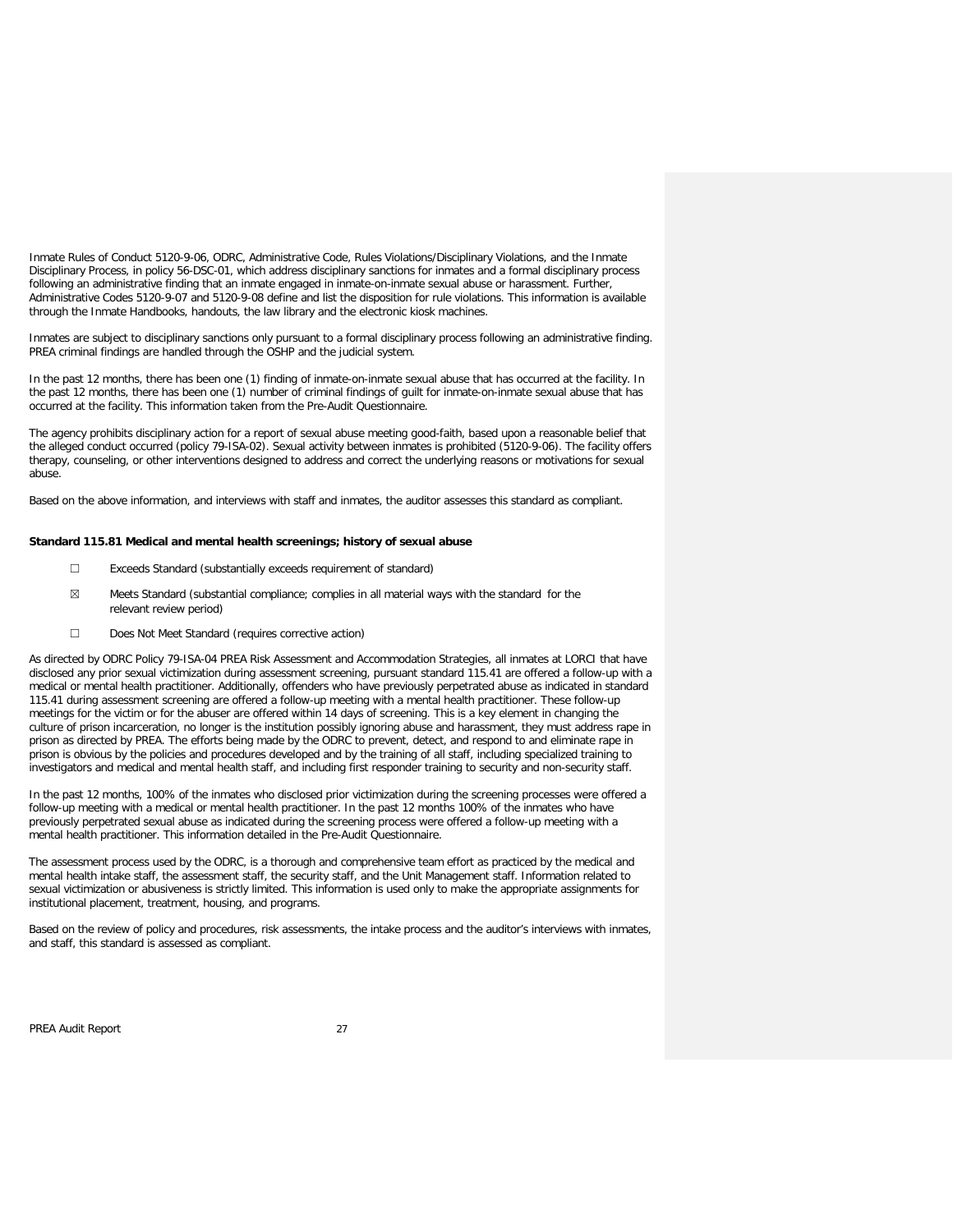### **Standard 115.82 Access to emergency medical and mental health services**

- ☐ Exceeds Standard (substantially exceeds requirement of standard)
- $\boxtimes$  Meets Standard (substantial compliance; complies in all material ways with the standard for the relevant review period)
- ☐ Does Not Meet Standard (requires corrective action)

Medical and mental health treatment and crisis intervention services are offered 24/7 at LORCI. Inmates have unimpeded access to health care. For emergencies, there are the institutional emergency protocols, there are emergency transportation services of 911, forensic and emergency medical services at the Nord (local rape crisis) Center, and the emergency room medical services at the local hospital, University Hospital Elyria Medical Ctr., Ohio.

Forensic medical exams are completed at the Nord Center as outlined in the standard, 115.53 and the Memorandum of Understanding between LORCI and the Nord Center.

Support services for sexual abuse victims are also available through the Nord Center and through LORCI trained Victim Support Persons (VSP).

Treatment services are provided for every victim of sexual abuse without financial cost. Inmates of sexual abuse are provided timely information about transmitted infections and prophylaxis in accordance with professionally accepted standards. The following policies and documents were reviewed by the auditor: 67-MNH-09, Suicide Prevention; Medical Protocol B-11, Medical Guidelines for Sexual Contact, or Recent Sexual Abuse; Abuse Incident Report; Medical Follow-Up, and Medical Exam Report; mental health on-call list, and medical staff schedule.

Based on the above information, and interviews with specialized staff and inmates, this standard is assessed as compliant.

### **Standard 115.83 Ongoing medical and mental health care for sexual abuse victims and abusers**

- ☐ Exceeds Standard (substantially exceeds requirement of standard)
- $\boxtimes$  Meets Standard (substantial compliance; complies in all material ways with the standard for the relevant review period)
- ☐ Does Not Meet Standard (requires corrective action)

The policy 79-ISA 02 Prison Sexual Misconduct, Reporting, Response, Investigation, and Prevention of Retaliation; the ODRC Medical Protocol, B-11, Medical Care Guidelines for Sexual Contact or Recent Sexual Abuse; 67-MNH-02, Mental Health Screening and Classification; 67-MNH-04, Transfer and Discharge of Mental Health Caseload; and 67-MNH-15, Mental Health Treatment; all offer and direct medical and mental health evaluation and care, as appropriate, to all inmates who have been victimized by sexual abuse in any prison, jail, etc.

Ongoing medical and mental health care for those victimized by sexual abuse is available at LORCI.

Ongoing mental health treatment and evaluation of all inmate-on-inmate abusers is available at LORCI. Abusers are evaluated within 30 days of learning of such abuse history and offered treatment.

The auditor reviewed the above policies and procedures, and based on that review and the formal and informal interviews with inmates and staff, assessed this standard as compliant.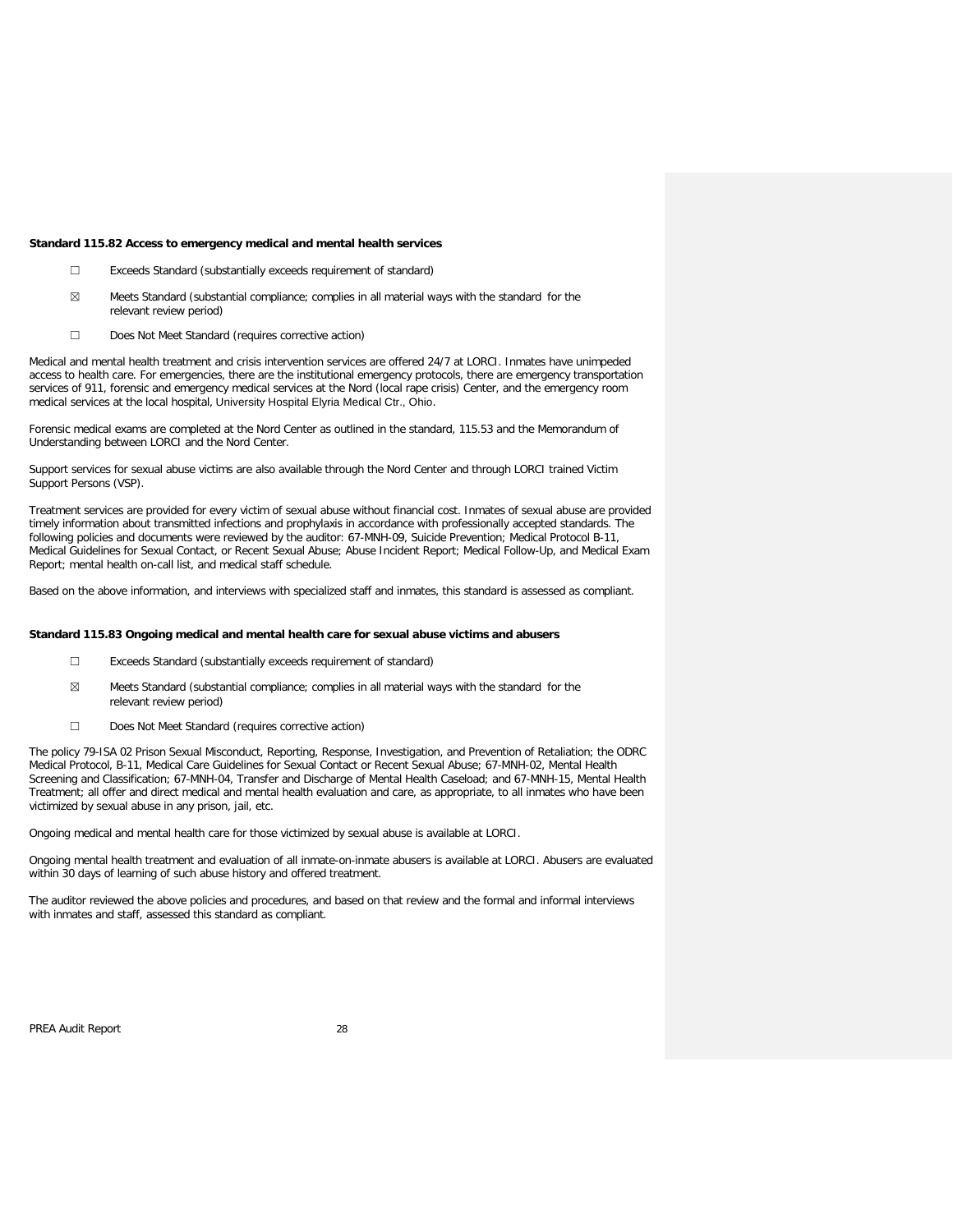#### **Standard 115.86 Sexual abuse incident reviews**

- ☐ Exceeds Standard (substantially exceeds requirement of standard)
- ☒ Meets Standard (substantial compliance; complies in all material ways with the standard for the relevant review period)
- ☐ Does Not Meet Standard (requires corrective action)

By the ODRC Policy 79-ISA-03 Sexual Abuse Review Team, the Lorain Correctional Institution through its Sexual Abuse Review Team (SART) is required to review all sexual abuse incidents, unless determined to be unfounded, within 30 days of the conclusion of the investigation.

Policy 79-ISA-03, also directs that the managing officer will establish a team that includes, at a minimum, the following:

- 1) Deputy Warden of Operations, Chair
- 2) Institutional Investigator
- 3) Victim Support Person
- 4) Deputy Warden of Special Services
- 5) Institutional PREA Compliance Manager
- 6) Other staff that may have relevant input, Unit Management, medical and mental health staff, line supervisors.

The SART uses a Sexual Abuse Case Review Form DRC-1183 to address checklist issues such as the inmate's concern, committee considerations (change in policy or procedure, motivation, physical barriers, inadequate staffing, and monitoring technology), committee recommendations, committee referrals, committee signatures, committee recommendations approved, and the Warden's comments/actions ordered. This form is very comprehensive and provides a thorough review by the SART.

In the past 12 months there have been nine (9) number of criminal and/or administrative investigations of alleged sexual abuse completed at the facility excluding only unfounded incidents. The facility conducts a criminal or sexual incident review within 30 days of the conclusion of the sexual abuse investigation. In the past 12 months there have been nine (9) criminal or administrative investigations of alleged sexual abuse completed at the facility that were followed by a Sexual Abuse Incident Review within 30 days. The facility, prepares a report of the findings from the Sexual Abuse Incident Reviews.

Based on the above information, policies, review of the SART reports, and based on interviews with the Warden, SART members, and the Institutional PREA Manager, this standard is assessed as compliant.

### **Standard 115.87 Data collection**

- ☐ Exceeds Standard (substantially exceeds requirement of standard)
- $\boxtimes$  Meets Standard (substantial compliance; complies in all material ways with the standard for the relevant review period)
- ☐ Does Not Meet Standard (requires corrective action)

The ODRC collects accurate, uniform data for every allegation of sexual abuse at facilities under its direct control using a standardized instrument. The ODRC Policy 79-ISA-01 Prison Rape Elimination addresses eight steps of data collection and monitoring: 1) monthly reports of allegations by institutional investigators, 2) automated reporting modules, 3) review of aggregated data, identifying problems, taking corrective action, and preparing an Annual Report, 4) review and comparisons of the ODRC annual data and corrective actions of previous years, 5) ensuring aggregate data from private facilities is obtained, 6) remove/redact personal identifiers, 7) make sure certain information is entered into the Department Offender Tracking System (DOTS), 8) maintain and secure records as outlined in the State of Ohio/ODRC Retention Schedule.

The auditor reviewed the ODRC Policy 79-ISA-01, the SSV report of the latest year, the ODRC Institutional Aggregate Report, the ODRC Annual Report, and the privately operated facilities report. Based on these reports, and interviews with the Warden, the Agency PREA Coordinator, and the Institutional PREA Manager, this standard is assessed as compliant.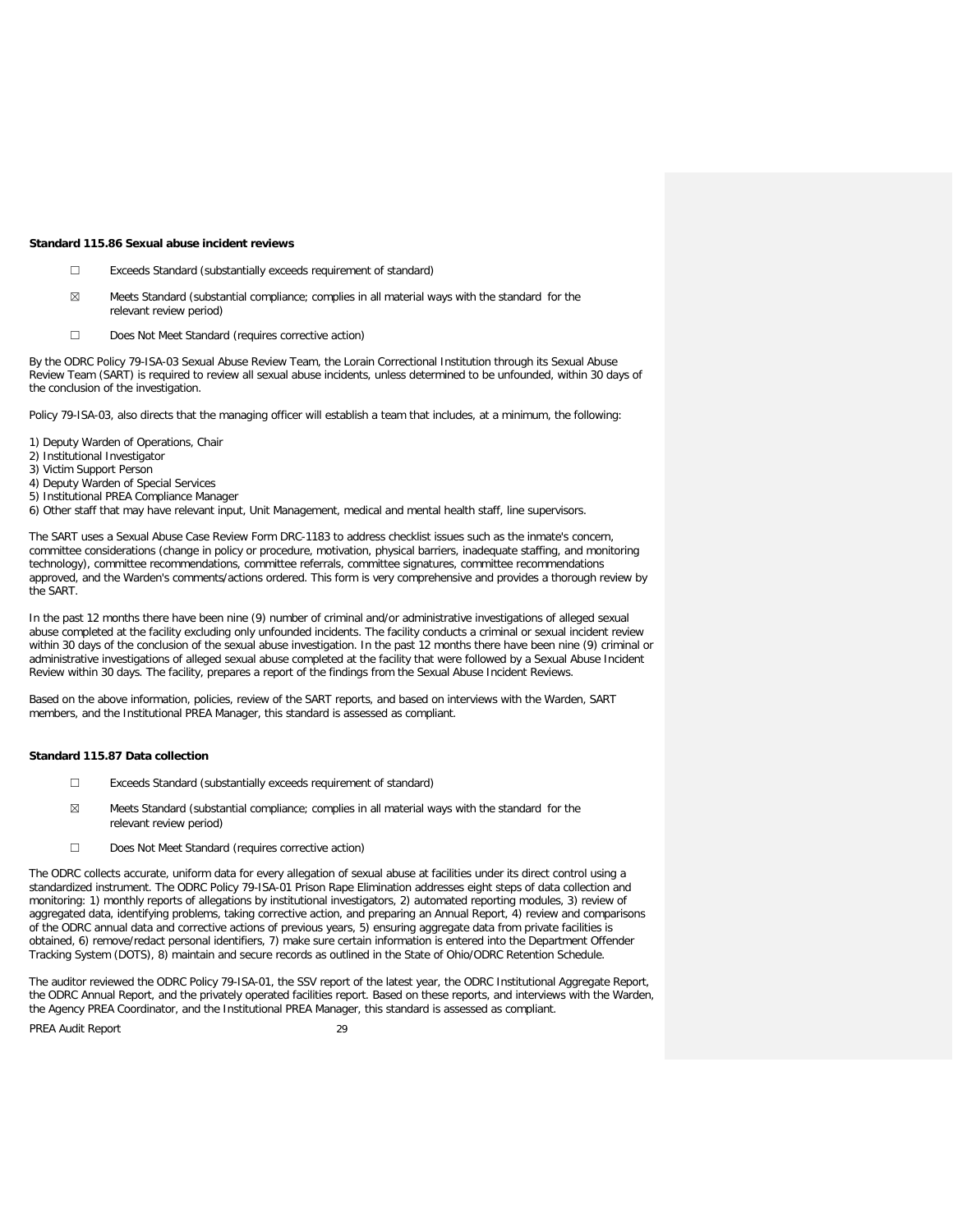#### **Standard 115.88 Data review for corrective action**

- ☒ Exceeds Standard (substantially exceeds requirement of standard)
- ☐ Meets Standard (substantial compliance; complies in all material ways with the standard for the relevant review period)
- ☐ Does Not Meet Standard (requires corrective action)

The Agency PREA Coordinator has prepared the ODRC Annual Internal Report on Sexual Assault Data (Annual Report) for 2013, 14, 15. The Annual Report and aggregate data contains information for the Survey of Sexual Violence (SSV) reports required by the Federal Government. The institutional information reports from LORCI contain uniform data which is sent to the Agency Headquarters to assist in the accumulation of aggregate data.

The Annual Report outlined its' purpose, which is to make use of this information to identify problem areas and formulate corrective measures. This report, information, and insights compiled by the ODRC and its Compliance Office is impressive and the auditor assesses this standard as "exceeds", because of the thoroughness and completeness of information/data.

The ODRC Annual Report itself was divided into four areas:

- 1) Introduction
- 2) Data/information
- 3) Problem area identification and corrective measures

4) Conclusion (with attachments/spreadsheet individually addressing each ODRC institution and detailing, at a minimum, staff on inmate contact sexual assault, and inmate on inmate confirmed sexual assault).

The report is signed by the Agency PREA Coordinator and approved by the ODRC Agency Director.

Agency information and the Annual Report is available through the public website, http://www.drc.ohio.gov/web/prea.htm. This Annual Report reflects, in this auditor's judgment, the ODRC's commitment to the safety and security of staff and inmates, the commitment to reduce sexual violence in prison, and the commitment to follow PREA law/standards.

Based on the interviews with the Agency PREA Coordinator, Institutional PREA Manager, and the Agency Director, the auditor assesses this standard as exceeds.

### **Standard 115.89 Data storage, publication, and destruction**

- ☐ Exceeds Standard (substantially exceeds requirement of standard)
- ☒ Meets Standard (substantial compliance; complies in all material ways with the standard for the relevant review period)
- ☐ Does Not Meet Standard (requires corrective action)

The Ohio Department of Rehabilitation and Correction has a policy, 79-ISA-01 Prison Rape Elimination, which outlines and directs in its' section on Data Collection and Monitoring, that all documents will be securely retained in accordance with the ODRC Records and Retention Schedule. This retention schedule is at least 10 years.

The Agency, ODRC, makes this information available through its public website http://www.drc.gov/web/prea.htm.

The Agency redacts or removes all personal identifiers before making the information public.

Based on the auditor's review of the above policy, retention schedule, and the public website, this standard is assessed as compliant.